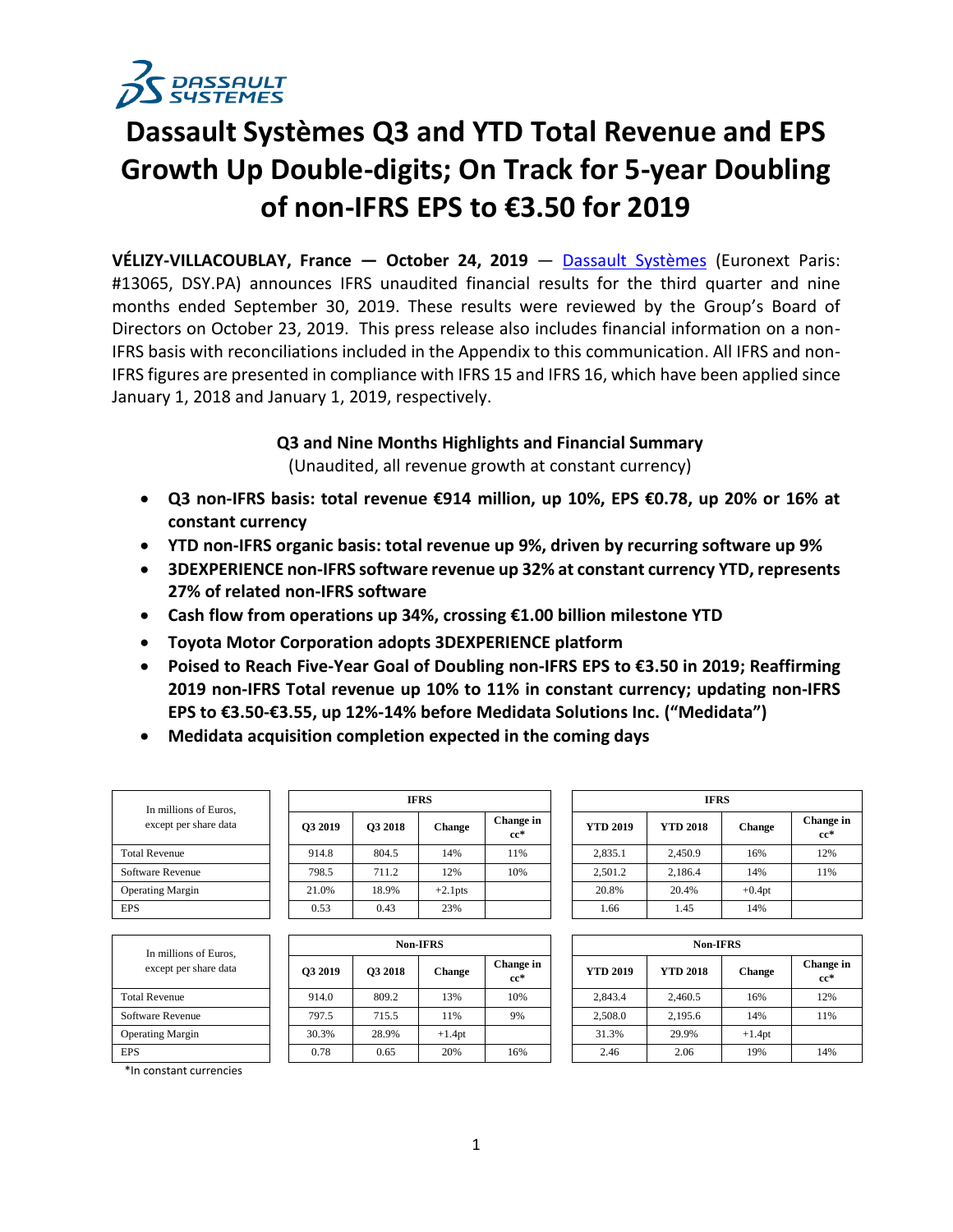*Bernard Charlès, Dassault Systèmes' Vice Chairman and Chief Executive Officer commented: "Sustainable Innovation in customer experiences and business models is a strategic imperative for this 21st Century. Dassault Systèmes is recognized as a leading player in this transformation – from ideation to design to supply to manufacturing to go-to-market to use – across all industries.* 

*"In our largest industry, Automotive, we are honored of our long-established friendship and partnership with Toyota Motor Corporation – with whom we co-invented PLM in 1999 – as they adopt our 3DEXPERIENCE platform to conduct their 'once-in a century profound transformation' underway from an automotive to mobility experience company.* 

*"Lockheed Martin is also standardizing on the 3DEXPERIENCE platform for all new advanced development programs as part of a multi-year partnership agreement. More broadly, our 3DEXPERIENCE platform is establishing a very strong position in the Aerospace & Defence industry as a powerful catalyst and enabler of sustainable growth models.*

*"Last week our "Science in the Age of Experience" conference in Boston brought together industry and academic leaders and our science-based teams including BIOVIA and SIMULIA, as well as our future Medidata colleagues. We are focused on helping health innovators advance affordable precision medicine. By combining data intelligence and simulation, we will power smarter therapeutics for healthier people. It is clear that the future of science will be shaped by inclusive and multi-discipline platforms."*

|                                                |             |                | Unduulteu <i>l</i> |                     |  |                 |                |               |                  |  |  |
|------------------------------------------------|-------------|----------------|--------------------|---------------------|--|-----------------|----------------|---------------|------------------|--|--|
| In millions of Euros,<br>except per share data | <b>IFRS</b> |                |                    |                     |  | <b>Non-IFRS</b> |                |               |                  |  |  |
|                                                | O3 2019     | <b>O3 2018</b> | <b>Change</b>      | Change in<br>$cc^*$ |  | O3 2019         | <b>O3 2018</b> | <b>Change</b> | Change<br>$cc^*$ |  |  |
| O3 2019 Total Revenue                          | 914.8       | 804.5          | 14%                | 11%                 |  | 914.0           | 809.2          | 13%           | 10%              |  |  |
| O3 2019 Software Revenue                       | 798.5       | 711.2          | 12%                | 10%                 |  | 797.5           | 715.5          | 11%           | 9%               |  |  |
| <b>03 2019 Services Revenue</b>                | 116.3       | 93.2           | 25%                | 21%                 |  | 116.5           | 93.7           | 24%           | 21%              |  |  |
| Q3 2019 Operating Margin                       | 21.0%       | 18.9%          | $+2.1$ pts         |                     |  | 30.3%           | 28.9%          | $+1.4pt$      |                  |  |  |
| O3 2019 EPS                                    | 0.53        | 0.43           | 23%                |                     |  | 0.78            | 0.65           | 20%           | 16%              |  |  |
|                                                |             |                |                    |                     |  |                 |                |               |                  |  |  |

| $\sim$                                         |             |         |                |        |                     |  |                 |                |               | .               |  |  |  |
|------------------------------------------------|-------------|---------|----------------|--------|---------------------|--|-----------------|----------------|---------------|-----------------|--|--|--|
|                                                |             |         |                |        |                     |  |                 |                |               |                 |  |  |  |
| Total Software Revenue in<br>millions of Euros | <b>IFRS</b> |         |                |        |                     |  | <b>Non-IFRS</b> |                |               |                 |  |  |  |
|                                                |             | O3 2019 | <b>O3 2018</b> | Change | Change in<br>$cc^*$ |  | O3 2019         | <b>O3 2018</b> | <b>Change</b> | Chang<br>$cc^*$ |  |  |  |
| Americas                                       |             | 260.6   | 203.0          | 28%    | 20%                 |  | 259.9           | 205.7          | 26%           | 19%             |  |  |  |
| Europe                                         |             | 309.8   | 294.8          | 5%     | 5%                  |  | 309.5           | 296.1          | 5%            | 5%              |  |  |  |
| Asia                                           |             | 228.1   | 213.4          | 7%     | 5%                  |  | 228.1           | 213.7          | 7%            | 4%              |  |  |  |
|                                                |             |         |                |        |                     |  |                 |                |               |                 |  |  |  |

| <b>IFRS</b> |               |                     |  | <b>Non-IFRS</b> |         |               |                     |  |  |  |  |  |
|-------------|---------------|---------------------|--|-----------------|---------|---------------|---------------------|--|--|--|--|--|
|             | <b>Change</b> | Change in<br>$cc^*$ |  | O3 2019         | Q3 2018 | <b>Change</b> | Change in<br>$cc^*$ |  |  |  |  |  |
|             | 14%           | 11%                 |  | 914.0           | 809.2   | 13%           | 10%                 |  |  |  |  |  |
|             | 12%           | 10%                 |  | 797.5           | 715.5   | 11%           | 9%                  |  |  |  |  |  |
|             | 25%           | 21%                 |  | 116.5           | 93.7    | 24%           | 21%                 |  |  |  |  |  |
|             | $+2.1$ pts    |                     |  | 30.3%           | 28.9%   | $+1.4pt$      |                     |  |  |  |  |  |
|             | 23%           |                     |  | 0.78            | 0.65    | 20%           | 16%                 |  |  |  |  |  |

|                |         | <b>Non-IFRS</b> |               |                     |
|----------------|---------|-----------------|---------------|---------------------|
| ange in<br>cc* | Q3 2019 | Q3 2018         | <b>Change</b> | Change in<br>$cc^*$ |
| 20%            | 259.9   | 205.7           | 26%           | 19%                 |
| 5%             | 309.5   | 296.1           | 5%            | 5%                  |
| 5%             | 228.1   | 213.7           | 7%            | 4%                  |

\*In constant currencies

#### **Third Quarter 2019 versus 2018 Financial Comparisons**  $(Unquditod)$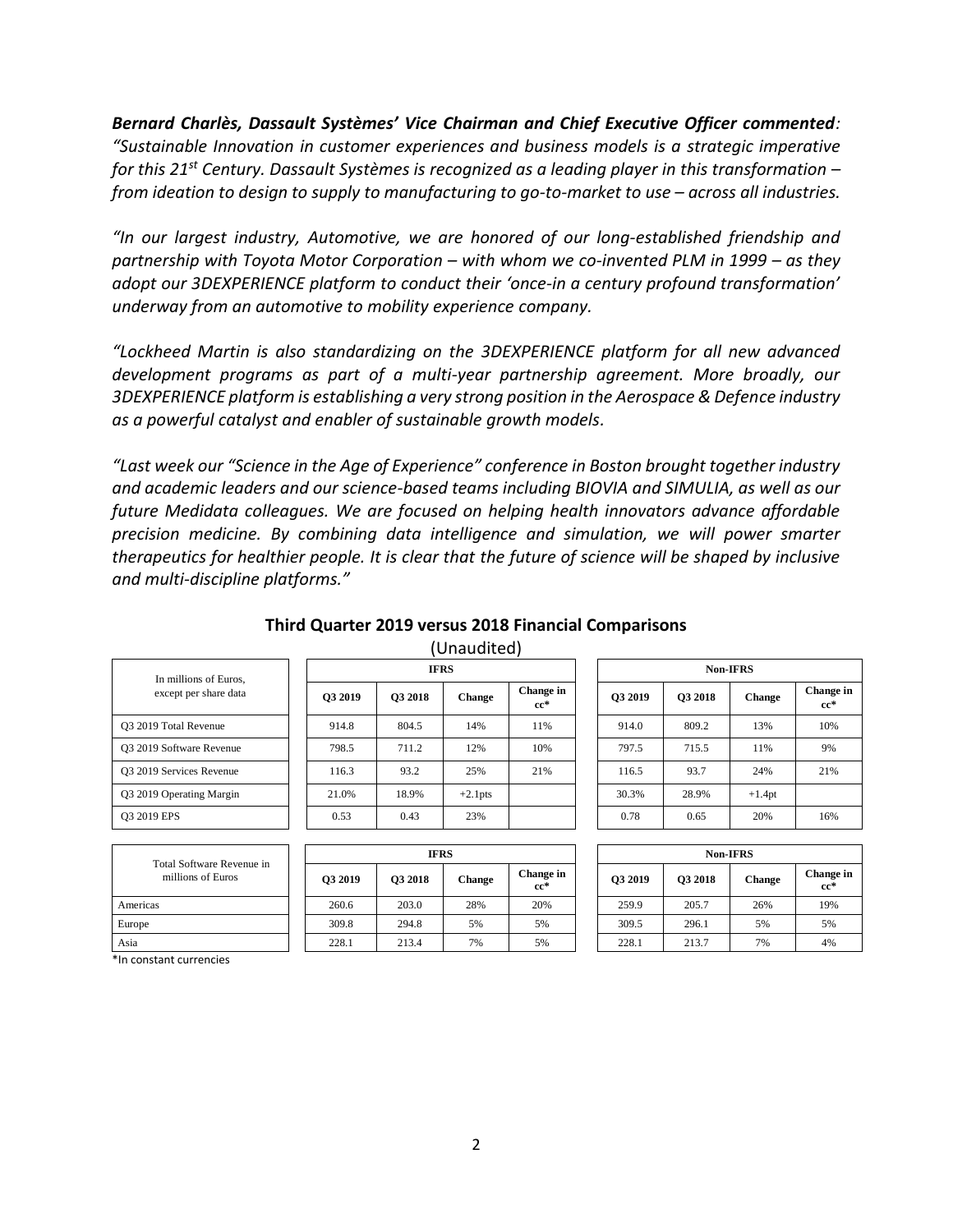# **Q3 Revenue Review**

- In constant currencies: Total revenue increased 11% (IFRS) and 10% (non-IFRS). On an organic basis, non-IFRS total revenue increased 8%.
- Software revenue increased 10% (IFRS) and 9% (non-IFRS). Licenses and other software revenue increased 2% (IFRS and non-IFRS) principally reflecting some large deals slippage and softness in the automotive supply chain. Non-IFRS recurring revenue increased 12%, with double-digit growth for support and subscription revenue, and represented 75% of total non-IFRS software in the quarter. On an organic basis, total non-IFRS software revenue increased 7%, driven by double-digit non-IFRS recurring software revenue growth (All growth rates at constant currencies).
- Services revenue increased 21% (IFRS and non-IFRS) and represented 13% of total revenue (IFRS and non-IFRS). Services revenue (non-IFRS) increased 16% on an organic basis, with strong growth in 3DEXPERIENCE and global business operations (all growth rates at constant currencies).
- On a regional basis and at constant currencies: America's non-IFRS software revenue increased 19% on large deal activity and strong non-IFRS recurring software growth in North America. Europe non-IFRS software revenue increased 5% led by North, West and South Europe offset in part by a continued weak macro backdrop in Central Europe. Asia non-IFRS software revenue increased 4% led by China and Japan, partially offset by weak results in Korea and India.
- 3DEXPERIENCE non-IFRS software revenue increased 19% at constant currency and represented 27% (24% in Q3 2018) of related non-IFRS software revenue.

# **Q3 Operating Review**

- IFRS operating income increased 27%. Non-IFRS operating income increased 18% to €276.9 million. The non-IFRS operating margin increased 140 basis points in the aggregate to 30.3%, reflecting underlying organic improvement of 160 basis points, currency favorable effects of 30 basis points, and estimated acquisition dilution of 50 basis points.
- The IFRS effective tax rate was 29.3%, similar to 29.1% in the year-ago period. On a non-IFRS basis, the effective tax rate was 27.3% in the third quarter, reflecting an increase in the estimated benefit for patents in France under the new tax law. In the year-ago period, the non-IFRS effective tax rate was 29.1%.
- IFRS diluted net income per share increased 23% with operating income growth of 27%. Non-IFRS diluted net income per share increased 20% to €0.78 per share, and increased about 16% at constant currency.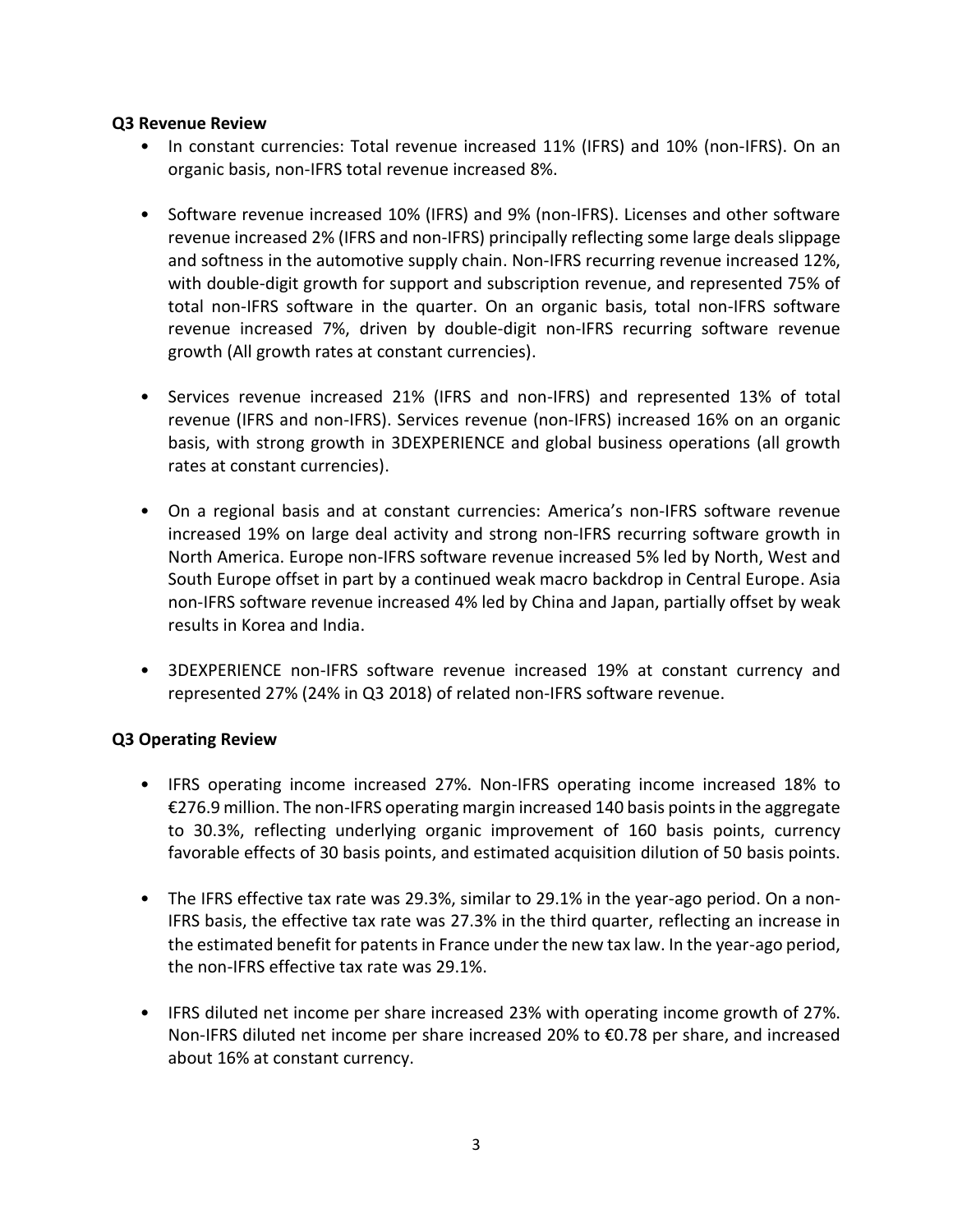# **Nine Months 2019 versus 2018 Financial Comparisons**

(Unaudited)

| In millions of Euros.<br>except per share data |
|------------------------------------------------|
| YTD 2019 Total Revenue                         |
| YTD 2019 Software Revenue                      |
| YTD 2019 Services Revenue                      |
| YTD 2019 Operating Margin                      |
| <b>YTD 2019 EPS</b>                            |

| In millions of Euros,            |  |                 | 11' INJ         |               |                     | INOIF LE IND    |                 |               |                  |  |
|----------------------------------|--|-----------------|-----------------|---------------|---------------------|-----------------|-----------------|---------------|------------------|--|
| except per share data            |  | <b>YTD 2019</b> | <b>YTD 2018</b> | <b>Change</b> | Change in<br>$cc^*$ | <b>YTD 2019</b> | <b>YTD 2018</b> | <b>Change</b> | Change<br>$cc^*$ |  |
| <b>YTD 2019 Total Revenue</b>    |  | 2,835.1         | 2,450.9         | 16%           | 12%                 | 2.843.4         | 2,460.5         | 16%           | 12%              |  |
| <b>YTD 2019 Software Revenue</b> |  | 2,501.2         | 2,186.4         | 14%           | 11%                 | 2,508.0         | 2,195.6         | 14%           | 11%              |  |
| <b>YTD 2019 Services Revenue</b> |  | 333.9           | 264.4           | 26%           | 23%                 | 335.3           | 264.9           | 27%           | 23%              |  |
| YTD 2019 Operating Margin        |  | 20.8%           | 20.4%           | $+0.4pt$      |                     | 31.3%           | 29.9%           | $+1.4pt$      |                  |  |
| <b>YTD 2019 EPS</b>              |  | 1.66            | 1.45            | 14%           |                     | 2.46            | 2.06            | 19%           | 14%              |  |

| <b>IFRS</b> |               |                     |  | <b>Non-IFRS</b> |                 |               |                     |  |  |
|-------------|---------------|---------------------|--|-----------------|-----------------|---------------|---------------------|--|--|
| l8          | <b>Change</b> | Change in<br>$cc^*$ |  | <b>YTD 2019</b> | <b>YTD 2018</b> | <b>Change</b> | Change in<br>$cc^*$ |  |  |
|             | 16%           | 12%                 |  | 2,843.4         | 2,460.5         | 16%           | 12%                 |  |  |
|             | 14%           | 11%                 |  | 2,508.0         | 2,195.6         | 14%           | 11%                 |  |  |
|             | 26%           | 23%                 |  | 335.3           | 264.9           | 27%           | 23%                 |  |  |
|             | $+0.4pt$      |                     |  | 31.3%           | 29.9%           | $+1.4pt$      |                     |  |  |
|             | 14%           |                     |  | 2.46            | 2.06            | 19%           | 14%                 |  |  |

| Total Software Revenue in<br>millions of Euros | <b>IFRS</b>     |                 |        |                     |  | <b>Non-IFRS</b> |                 |        |                  |  |
|------------------------------------------------|-----------------|-----------------|--------|---------------------|--|-----------------|-----------------|--------|------------------|--|
|                                                | <b>YTD 2019</b> | <b>YTD 2018</b> | Change | Change in<br>$cc^*$ |  | <b>YTD 2019</b> | <b>YTD 2018</b> | Change | Change<br>$cc^*$ |  |
| Americas                                       | 775.0           | 620.7           | 25%    | 17%                 |  | 780.5           | 626.2           | 25%    | 17%              |  |
| Europe                                         | 1.022.2         | 926.7           | 10%    | 9%                  |  | 1.023.5         | 928.5           | 10%    | 9%               |  |
| Asia                                           | 704.0           | 639.0           | 10%    | 8%                  |  | 704.0           | 640.8           | 10%    | 7%               |  |

|                |                 | <b>Non-IFRS</b> |               |                     |  |  |  |  |  |  |
|----------------|-----------------|-----------------|---------------|---------------------|--|--|--|--|--|--|
| ange in<br>cc* | <b>YTD 2019</b> | <b>YTD 2018</b> | <b>Change</b> | Change in<br>$cc^*$ |  |  |  |  |  |  |
| 17%            | 780.5           | 626.2           | 25%           | 17%                 |  |  |  |  |  |  |
| 9%             | 1,023.5         | 928.5           | 10%           | 9%                  |  |  |  |  |  |  |
| 8%             | 704.0           | 640.8           | 10%           | 7%                  |  |  |  |  |  |  |

\*In constant currencies

### **Revenue Review**

- Total revenue increased 12% (IFRS and non-IFRS) in constant currencies on double-digit growth for both software and services revenue.
- Software revenue increased 11% (IFRS and non-IFRS). Licenses and other software revenue increased 9% (IFRS and non-IFRS). Non-IFRS recurring revenue increased 12% reflecting double-digit growth for both support as well as subscription revenue. Services revenue increased 23% (IFRS and non-IFRS) and represented 12% of total revenue (IFRS and non-IFRS) (All growth rates at constant currencies).
- On an organic and non-IFRS basis, total revenue increased 9%. Software revenue increased 8% led by recurring software revenue up 9%, with licenses and other software revenue up 5%. Services revenue increased 14% (all growth rates at constant currencies).
- From an industry perspective and in constant currencies: non-IFRS software revenue increased 10% for Core Industries and 9% for Diversification Industries for the first nine months of 2019.
- On a regional basis and at constant currencies: America non-IFRS software revenue increased 17%, reflecting principally large deal activity, strong recurring software growth and contributions from acquisitions. Europe non-IFRS software revenue increased 9%, on notable strength in Northern, Western and Southern Europe. Asia non-IFRS software revenue increased 7% led by China.
- 3DEXPERIENCE non-IFRS software revenue increased 32% at constant currencies and represented 27% (21% in YTD 2018) of related non-IFRS software revenue, led by large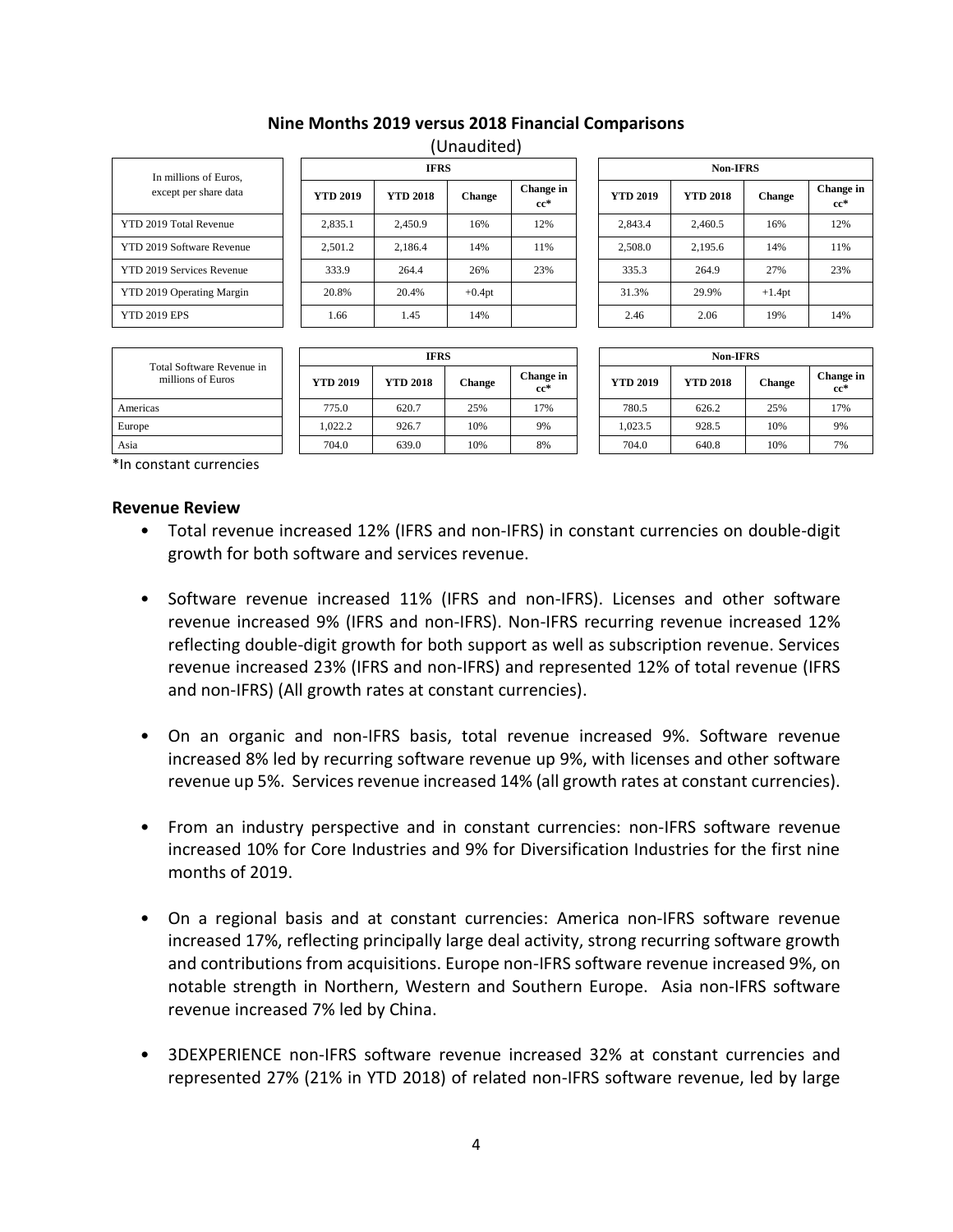3DEXPERIENCE transactions in Aerospace & Defense, Transportation & Mobility, Consumer Goods, Energy & Materials, Industrial Equipment and Marine & Offshore.

# **Operating Review**

- IFRS operating income increased 18%. Non-IFRS operating income increased 21% to €889.6 million. The non-IFRS operating margin increased 140 basis points to 31.3%, compared to 29.9% in the year-ago period, reflecting underlying organic improvement of about 200 basis points and currency favorable effects of about 40 basis points offset in part by estimated acquisition dilution of 100 basis points.
- On an IFRS basis, the effective tax rate increased to 28.6% from 26.7%. On a non-IFRS basis, the effective tax rate was 28.4% for the 2019 nine-month period, similar to 28.6% in the year-ago period.
- IFRS diluted net income per share increased 14%. Non-IFRS diluted net income per share increased 19% to €2.46 per share, and increased an estimated 14% at constant currency.

# **CFO Commentary**

(In the discussion below, figures are on a non-IFRS basis, with revenue growth rates in constant currencies.)

# **Pascal Daloz, Dassault Systèmes' Executive Vice President, CFO and Corporate Strategy Officer, commented:**

*"Non-IFRS total revenue in the third quarter increased 10%, accompanied by a strong operational performance, with our non-IFRS operating margin up 140 basis points and non-IFRS EPS up 20% to 78 cents, or 16% growth at constant currency.* 

*"As our results year-to-date have demonstrated, our recurring software revenue growth rate has been accelerating by several hundred basis points over 2018, thanks to strong double-digit subscription growth and global strength for our support revenue.* 

*"Looking to our full year performance before adding Medidata, we are reaffirming our non-IFRS total revenue growth objective of 10% to 11% at constant currency, taking into account the potential for continued volatility in licenses activity in Q4. We are updating our financial results, including for currency, leading to a non-IFRS EPS objective of €3.50 to 3.55, up 12% to 14%. Importantly, we are poised to achieve our five-year goal of doubling our non-IFRS EPS to €3.50 in 2019.*

*"Assuming that the closing of Medidata will take place on or before October 31, 2019 with a twomonth contribution, - on a combined basis, our 2019 non-IFRS revenue growth objective becomes 13% to 14% at constant currency, with a non-IFRS EPS objective of €3.52 to €3.57, up 13% to 14%."*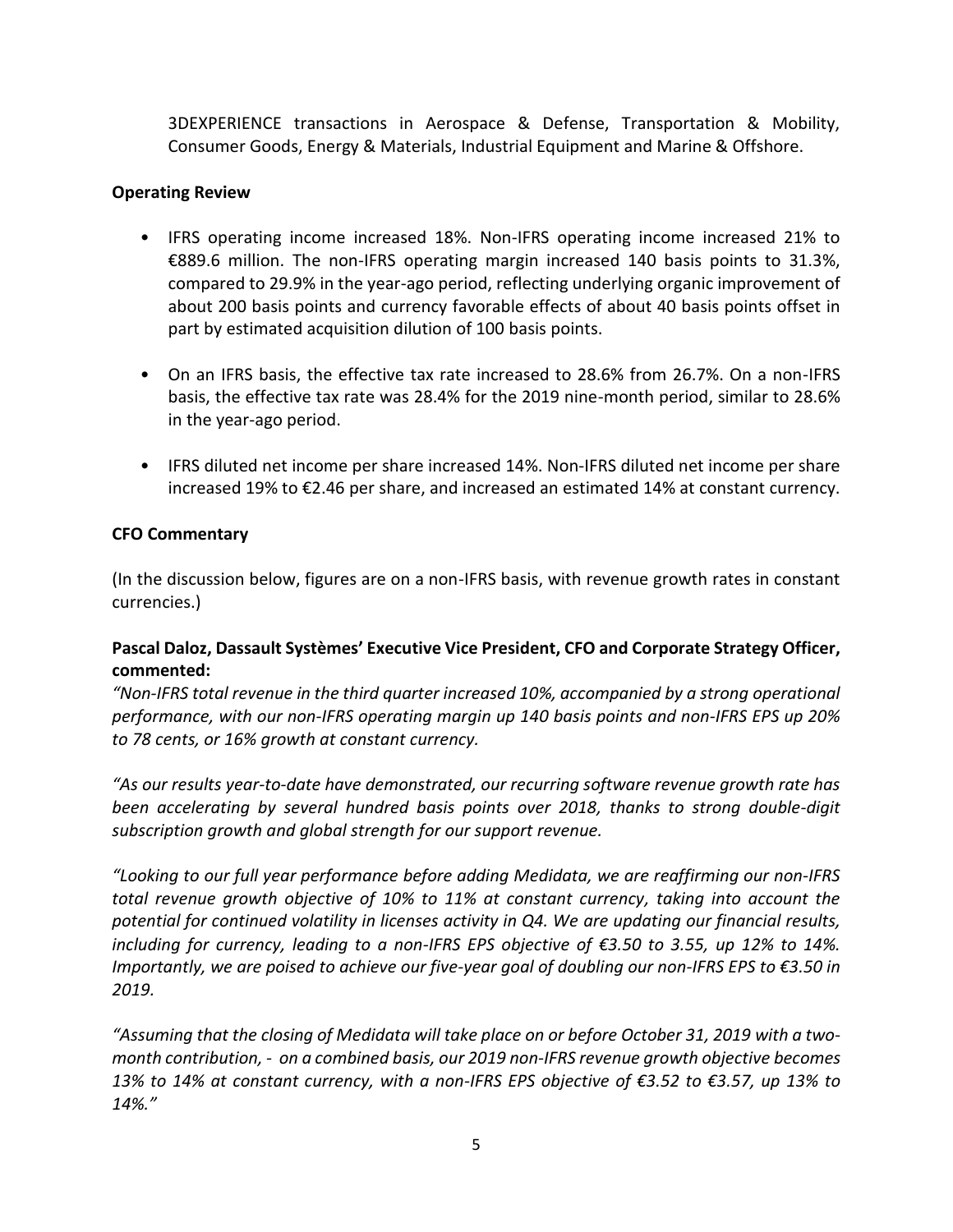# **2019 Fourth Quarter and Full Year Financial Objectives**

Dassault Systèmes' fourth quarter and full year 2019 financial objectives presented below reflect the addition of Medidata for a two-month period assuming a closing taking place at the latest October 31<sup>st</sup>, 2019. They are given on a non-IFRS basis and reflect the principal 2019 currency exchange rate assumptions below for the US dollar and Japanese yen as well as the potential impact from additional non-Euro currencies:

|                                      | <b>Fourth Quarter 2019</b> | Full Year 2019           |  |  |  |
|--------------------------------------|----------------------------|--------------------------|--|--|--|
| <b>Non-IFRS Total Revenue</b>        | €1.172 to €1.212 billion   | €4.015 to €4.055 billion |  |  |  |
| <b>Growth in Constant Currencies</b> | $+15\%$ to $+19\%$         | $+13\%$ to $+14\%$       |  |  |  |
| Non-IFRS operating Margin            | 33.0% to 33.5%             | $~^{\sim}32.0\%$         |  |  |  |
| Non-IFRS EPS                         | €1.05 to €1.10             | €3.52 to €3.57           |  |  |  |
| EPS Growth                           | $-1\%$ to $+4\%$           | $+13\%$ to $+14\%$       |  |  |  |
| US dollar                            | $$1.15$ per Euro           | $$1.13$ per Euro         |  |  |  |
| Japanese yen (before hedging)        | JPY 125.0 per Euro         | JPY 123.2 per Euro       |  |  |  |

These objectives are prepared and communicated only on a non-IFRS basis and are subject to the cautionary statement set forth below.

The 2019 non-IFRS financial objectives set forth above do not take into account the following accounting elements and are estimated based upon the 2019 principal currency exchange rates above: contract liabilities write-downs estimated at approximately €10 million; share-based compensation expense, including related social charges, estimated at approximately €144 million and amortization of acquired intangibles estimated at approximately €201 million. The above objectives also do not include any impact from other operating income and expense, net principally comprised of acquisition, integration and restructuring expenses, and impairment of goodwill and acquired intangible assets; from one-time items included in financial revenue; from one-time tax effects; and from the income tax effects of these non-IFRS adjustments. Finally, these estimates do not include any new stock option or share grants, or any new acquisitions or restructurings completed after September 30, 2019. The non-IFRS financial objectives above include Medidata for a two-month period, while the accounting elements above do not yet reflect the addition of Medidata.

## **Implementation of IFRS 16 Leases Summary**

As of January 1, 2019, Dassault Systèmes adopted the new accounting standard IFRS 16 Leases, under the modified retrospective method. Under this method, the transition effect is accounted for within the consolidated equity at the date of initial application, therefore, there is no adjustment to prior year comparative information.

## **Cash Flow and Balance Sheet Information**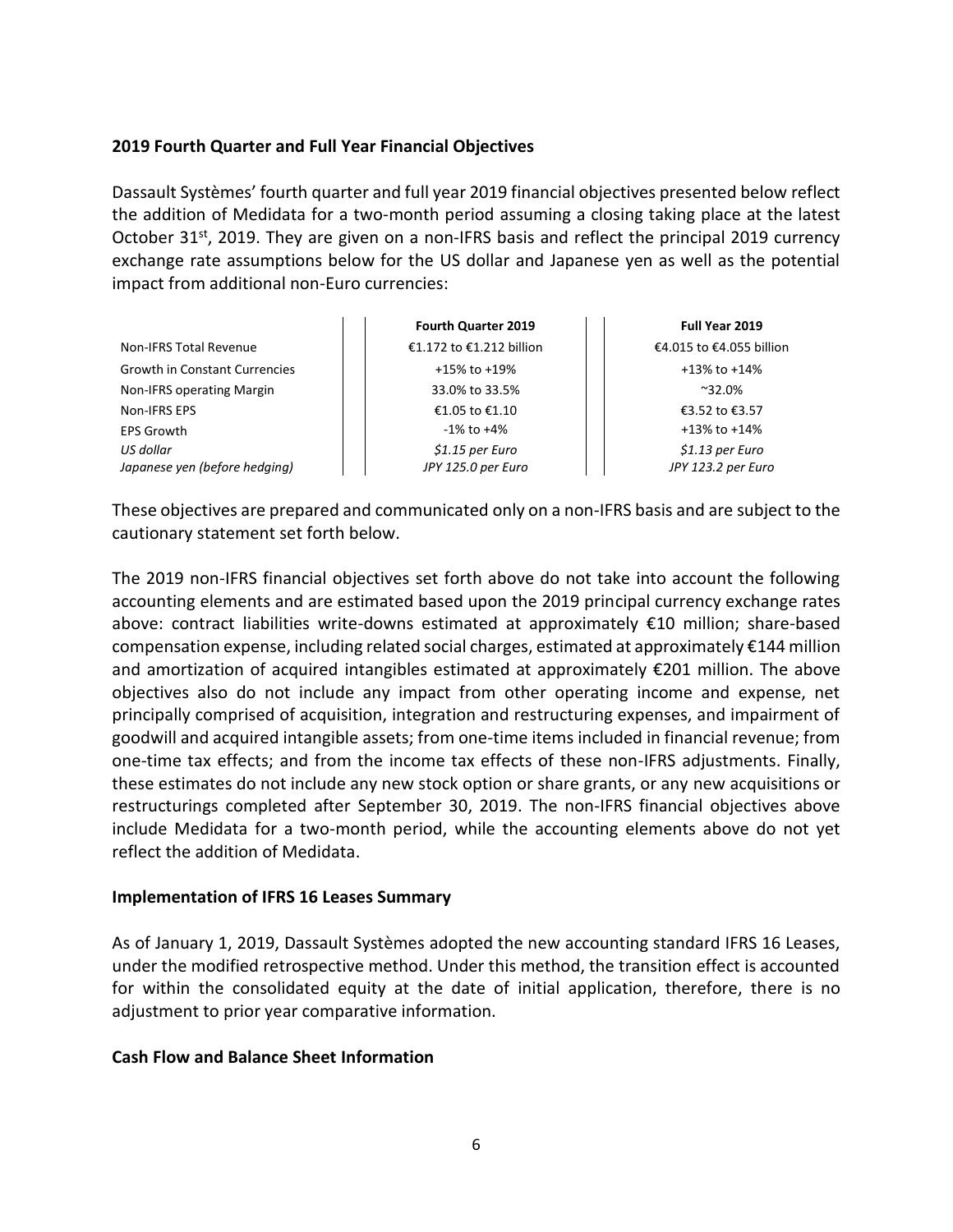Net operating cash flow increased 34% to €1.00 billion for the first nine months of 2019 compared to €746.6 million in the 2018 period. During the 2019 nine-month period, cash obtained from operations was used principally for repayment of short- and long-term debt of €1.00 billion; payment for acquisitions, net of cash acquired of €398.7 million; distribution of cash dividends of €168.8 million; capital expenditures, net of €76.7 million; and payment for lease obligations of €56.6 million. The Group also received cash from exercise of stock options of €72.9 million.

At September 30, 2019 Dassault Systèmes' had a net cash position of €2.22 billion, compared to a net cash position of €1.81 billion at December 31, 2018. During the first nine months, cash, cash equivalents and short-term investments increased to €5.86 billion from €2.81 billion and total debt increased from €1.0 billion to €3.64 billion, of which €3.63 billion was long-term debt.

In connection with the funding of the acquisition of Medidata by Dassault Systèmes, in an allcash transaction at a price of \$92.25 per share of Medidata, representing an enterprise value of \$5.8 billion, the Group completed a €3.65 billion Eurobond offering in September 2019.

# **Summary of Recent Business, Technology and Customer Announcements**

**The completion of the acquisition of Medidata with the objective of pushing the bounds of possibilities in 21st Century Healthcare is expected in the coming days.** The acquisition will position Dassault Systèmes to lead the digital transformation of Life Sciences in the age of precision medicine and patient-centric experience through a unique and comprehensive offering that reflects a deep understanding of healthcare, its ecosystem and market needs.

**On September 18, 2019, Dassault Systèmes introduced SOLIDWORKS 2020, Designed for the 3DEXPERIENCE.WORKS Portfolio, Accelerating the Product Development Process for Millions of Users.** With SOLIDWORKS 2020, and the 3DEXPERIENCE.WORKS portfolio of solutions, the 3DEXPERIENCE platform provides a growing set of cloud-based solutions that work together to help manage every aspect of developing concepts, designing products, and manufacturing and delivering them. Solutions like 3D Sculptor, which includes the xShape (sub division modeling) application, 3D Creator featuring the xDesign (parametric modeling) application, 3D Component Designer (data management), Project Planner, and Structural Professional Engineer (advanced simulation) and enable users to reduce friction in their design to manufacturing process.

# **Today's Webcast and Conference Call Information**

Today, Thursday, October 24, 2019, Dassault Systèmes will host from London a webcasted meeting at 9:30 AM Paristime /8:30 AM London Time and will then host a conference call at 9:00 AM New York time / 3:00 PM Paris time / 2:00 PM London time. The webcasted meeting and conference call will be available via the Internet by accessing<http://www.3ds.com/investors/> .

Additional investor information can be accessed at http://www.3ds.com/investors/ or by calling Dassault Systèmes' Investor Relations at 33.1.61.62.69.24.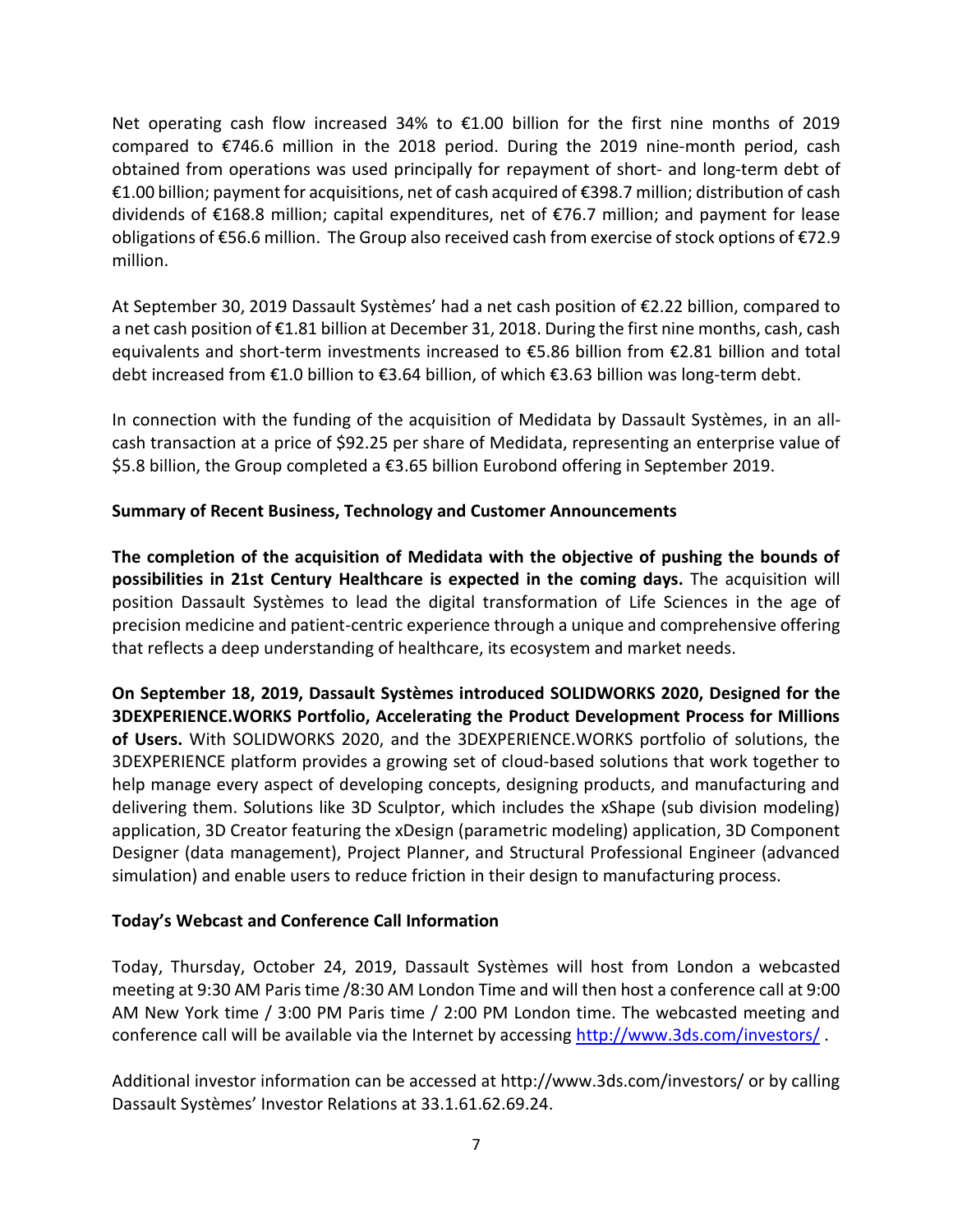### **Key Investor Relations Events**

Life Sciences Day: November 13, 2019 in New York Fourth Quarter 2019 Earnings Release: February 6, 2020 in Paris

# **Forward-looking Information**

Statements herein that are not historical facts but express expectations or objectives for the future, including but not limited to statements regarding the Company's non-IFRS financial performance objectives, are forward-looking statements. Such forward-looking statements are based on Dassault Systèmes management's current views and assumptions and involve known and unknown risks and uncertainties. Actual results or performances may differ materially from those in such statements due to a range of factors. The Company's current outlook for 2019 takes into consideration, among other things, an uncertain global economic environment. In light of the continuing uncertainties regarding economic, business, social and geopolitical conditions at the global level, the Company's revenue, net earnings and cash flows may grow more slowly, whether on an annual or quarterly basis. While the Company makes every effort to take into consideration this uncertain macroeconomic outlook, the Company's business results, however, may not develop as anticipated. Further, there may be a substantial time lag between an improvement in global economic and business conditions and an upswing in the Company's business results. The Company's actual results or performance may also be materially negatively affected by numerous risks and uncertainties, as described in the "Risk Factors" section of the 2018 Document de Référence (Annual Report) filed with the AMF (French Financial Markets Authority) on March 26, 2019 and also available on the Company's website www.3ds.com.

In preparing such forward-looking statements, the Company has in particular assumed an average US dollar to euro exchange rate of US\$1.15 per €1.00 as well as an average Japanese yen to euro exchange rate of JPY125 to €1.00 for the 2019 fourth quarter before hedging; however, currency values fluctuate, and the Company's results of operations may be significantly affected by changes in exchange rates.

## **Non-IFRS Financial Information**

Readers are cautioned that the supplemental non-IFRS information presented in this press release is subject to inherent limitations. It is not based on any comprehensive set of accounting rules or principles and should not be considered as a substitute for IFRS measurements. Also, the Company's supplemental non-IFRS financial information may not be comparable to similarly titled non-IFRS measures used by other companies. Further specific limitations for individual non-IFRS measures, and the reasons for presenting non-IFRS financial information, are set forth in the Company's 2018 Document de Référence filed with the AMF on March 26, 2019.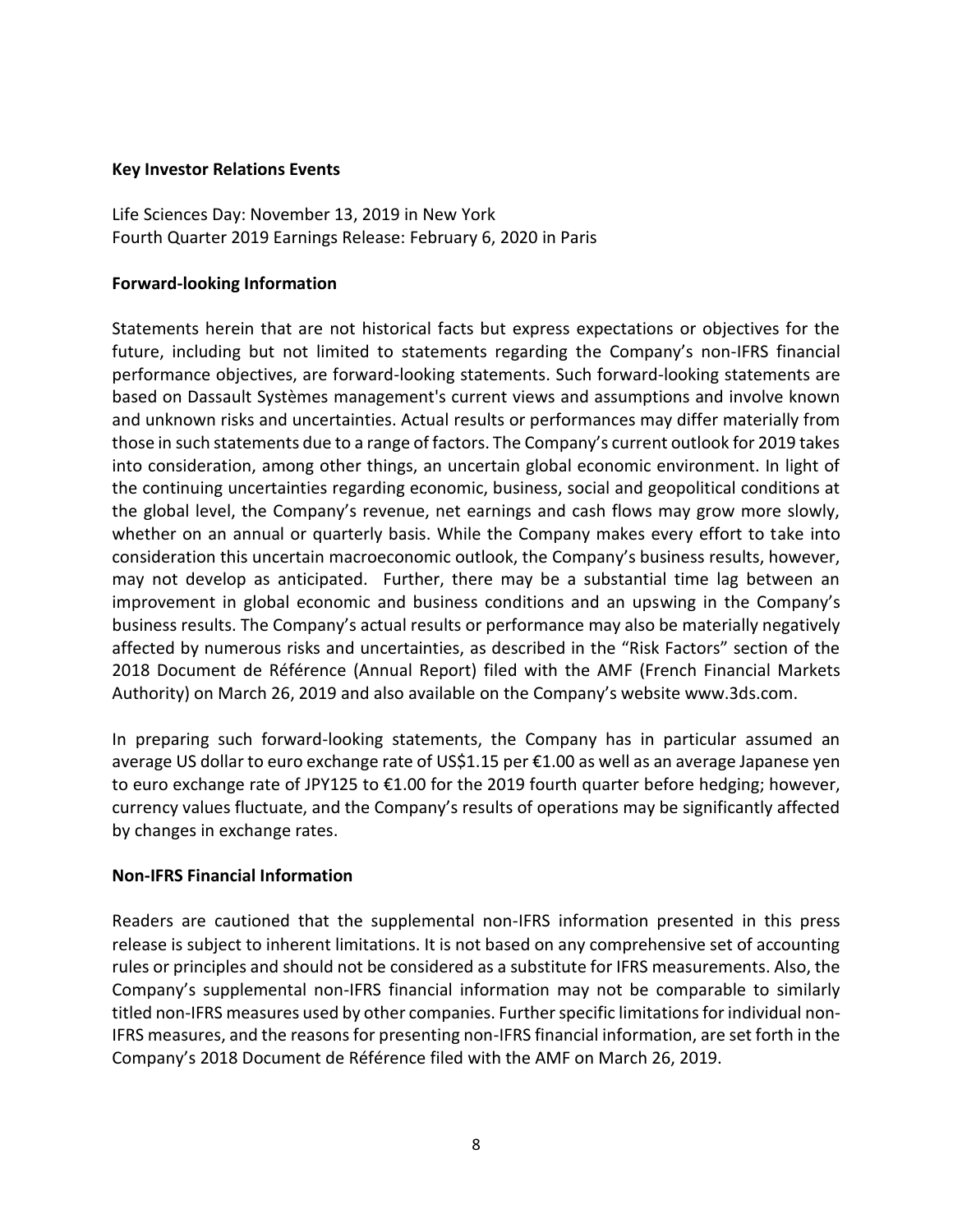In the tables accompanying this press release the Company sets forth its supplemental non-IFRS figures for revenue, operating income, operating margin, net income and diluted earnings per share, which exclude the effect of adjusting the carrying value of acquired companies' deferred revenue, share-based compensation expense and related social charges, the amortization of acquired intangible assets, other operating income and expense, net, including impairment of goodwill and acquired intangibles, certain one-time items included in financial revenue and other, net, and the income tax effect of the non-IFRS adjustments and certain one-time tax effects. The tables also set forth the most comparable IFRS financial measure and reconciliations of this information with non-IFRS information.

### **Social media:**

Share this on Twitter:

Connect with Dassault Systèmes on [Twitter](https://twitter.com/Dassault3DS) [Facebook](https://www.facebook.com/DassaultSystemes) [LinkedIn](https://www.linkedin.com/company/dassaultsystemes) [YouTube](https://www.youtube.com/DassaultSystemes)

### **For more information:**

Dassault Systèmes' 3DEXPERIENCE platform, 3D design software, 3D Digital Mock Up and Product Lifecycle Management (PLM) solutions: [http://www.3ds.com](http://www.3ds.com/)

#### ###

#### **About Dassault Systèmes**

Dassault Systèmes, the 3DEXPERIENCE Company, provides business and people with virtual universes to imagine sustainable innovations. Its world-leading solutions transform the way products are designed, produced, and supported. Dassault Systèmes' collaborative solutions foster social innovation, expanding possibilities for the virtual world to improve the real world. The group brings value to over 250,000 customers of all sizes, in all industries, in more than 140 countries. For more information, visi[t www.3ds.com.](http://www.3ds.com/)

3DEXPERIENCE, the Compass logo and the 3DS logo, CATIA, SOLIDWORKS, ENOVIA, DELMIA, SIMULIA, GEOVIA, EXALEAD, 3D VIA, BIOVIA, NETVIBES and 3DEXCITE are registered trademarks of Dassault Systèmes or its subsidiaries in the US and/or other countries.

|                                         | Dassault Systèmes Investor Relations' Contacts     |                              |                       |
|-----------------------------------------|----------------------------------------------------|------------------------------|-----------------------|
| Corporate                               | François-José Bordonado<br><b>Béatrix Martinez</b> | investors@3ds.com            | +33.1.61.62.69.24     |
| United States and Canada                | Michele Katz                                       | michele.Katz@3ds.com         |                       |
| <b>FTI Consulting</b>                   | Jamie Ricketts                                     |                              | +44.20.3727.1000      |
|                                         | Arnaud de Cheffontaines                            |                              | +33.1.47.03.69.48     |
| <b>Dassault Systèmes Press Contacts</b> |                                                    |                              |                       |
| Corporate / France                      | <b>Arnaud MALHERBE</b>                             | arnaud.malherbe@3ds.com      | +33 (0)1 61 62 87 73  |
| North America                           | Suzanne MORAN                                      | suzanne.moran@3ds.com        | +1 (781) 810 3774     |
| <b>EMEAR</b>                            | Virginie BLINDENBERG                               | virginie.blindenberg@3ds.com | +33 (0) 1 61 62 84 21 |
| China                                   | Grace MU                                           | grace.mu@3ds.com             | +86 10 6536 2288      |

India Santanu BHATTACHARYA [santanu.bhattacharya@3ds.com](mailto:santanu.bhattacharya@3ds.com) +91 124 457 7111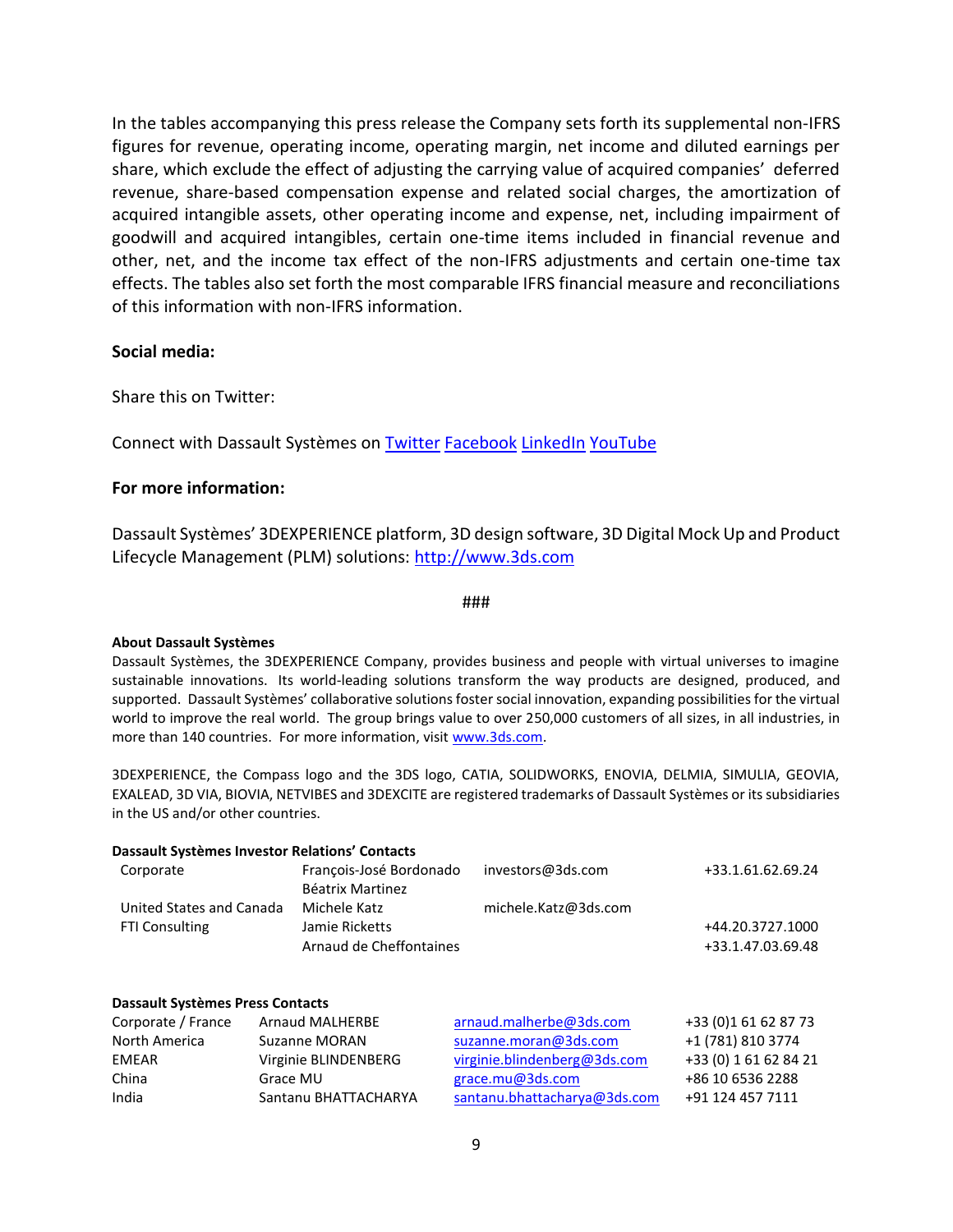Japan Yukiko SATO <u>[yukiko.sato@3ds.com](mailto:yukiko.sato@3ds.com)</u> +81 3 4321 3841 Korea Hyunkyung CHAE [hyunkyung.chae@3ds.com](mailto:Hyunkyung.CHAE@3ds.com) +82 2 3271 6653 AP South Pallavi MISRA [pallavi.misra@3ds.com](mailto:pallavi.misra@3ds.com) +65 9437 0714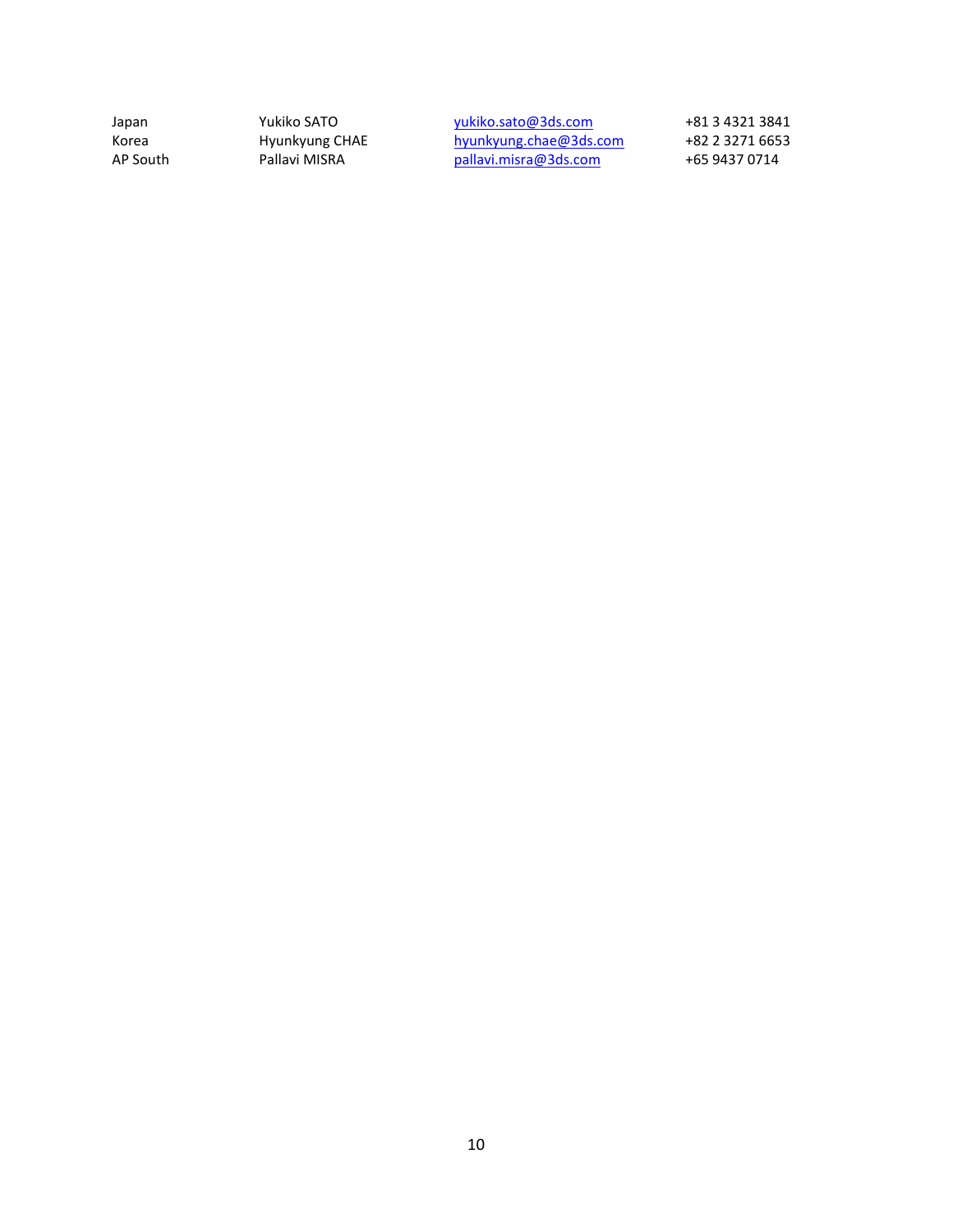### **APPENDIX TABLE OF CONTENTS**

(Due to rounding, numbers presented throughout this and other documents may not add up precisely to the totals provided and percentages may not precisely reflect the absolute figures.)

Glossary of Definitions Non-IFRS Financial Information Condensed consolidated statements of income Condensed consolidated balance sheets Condensed consolidated cash flow statements IFRS – non-IFRS reconciliation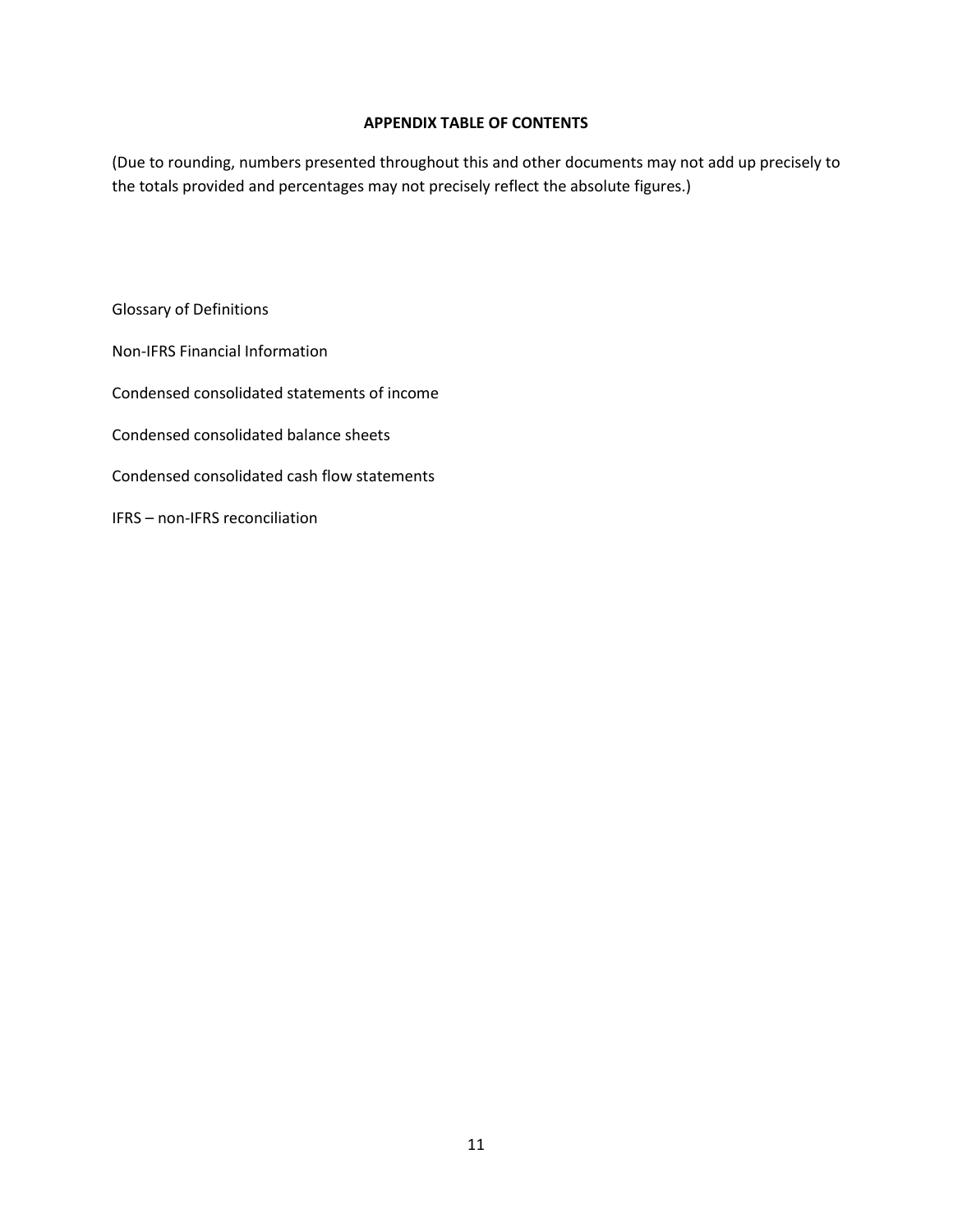### **DASSAULT SYSTEMES - Glossary of Definitions**

### **Information in Constant Currencies**

We have followed a long-standing policy of measuring our revenue performance and setting our revenue objectives exclusive of currency in order to measure in a transparent manner the underlying level of improvement in our total revenue and software revenue by type, industry, region and product lines. We believe it is helpful to evaluate our growth exclusive of currency impacts, particularly to help understand revenue trends in our business. Therefore, we provide percentage increases or decreases in our revenue and EPS (in both IFRS as well as non-IFRS) to eliminate the effect of changes in currency values, particularly the U.S. dollar and the Japanese yen, relative to the euro. When trend information is expressed by us "in constant currencies", the results of the "prior" period have first been recalculated using the average exchange rates of the comparable period in the current year, and then compared with the results of the comparable period in the current year.

While constant currency calculations are not considered to be an IFRS measure, we do believe these measures are critical to understanding our global revenue results and to compare with many of our competitors who report their financial results in U.S. dollars. Therefore, we are including this calculation for comparing IFRS revenue figures for comparable periods as well as for comparing non-IFRS revenue figures for comparable periods. All constant currency information is provided on an approximate basis. Unless otherwise indicated, the impact of exchange rate fluctuations is approximately the same for both the Company's IFRS and supplemental non-IFRS financial data.

### **Information on Growth excluding acquisitions ("organic growth")**

In addition to discussing total growth, we also provide financial information where we discuss growth excluding acquisitions or growth on an organic basis as used alternatively. In both cases, growth excluding acquisitions have been calculated using the following restatements of the scope of consolidation: for entities entering the consolidation scope in the current year, subtracting the contribution of the acquisition from the aggregates of the current year, and for entities entering the consolidation scope in the previous year, subtracting the contribution of the acquisition from January 1st of the current year, until the last day of the month of the current year when the acquisition was made the previous year.

### **Information on Industrial Sectors**

Our global customer base includes companies in 11 industrial sectors as of January 1, 2019: with "Core Industries" comprised of Transportation & Mobility; Industrial Equipment; Aerospace & Defense; and a portion of Business Services. "Diversification Industries" includes companies in High-Tech; Life Sciences; Energy & Materials; Home & Lifestyle, Construction, Cities & Territories; Consumer Packaged Goods & Retail, Marine & Offshore and a portion of Business Services.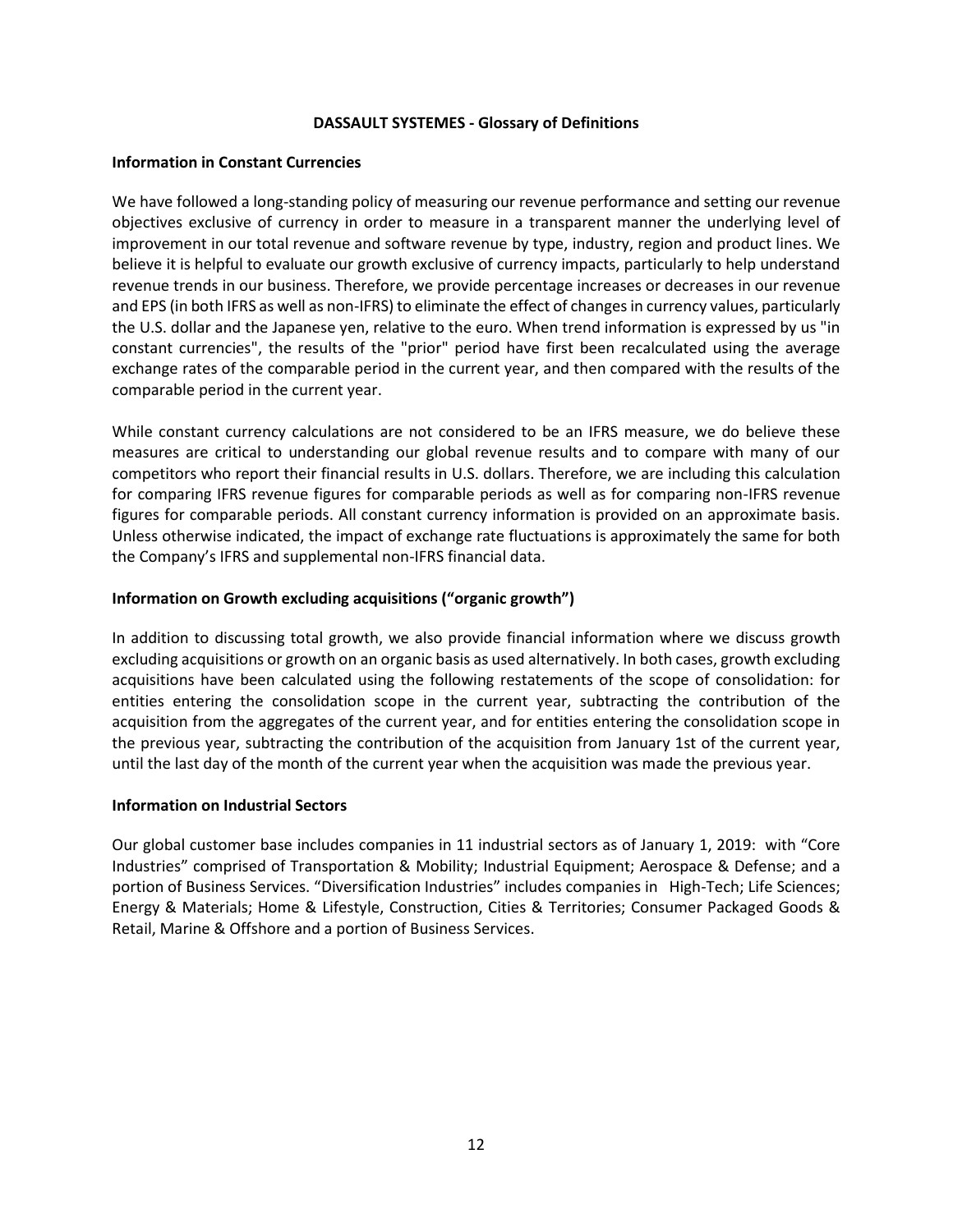### **3DEXPERIENCE Licenses and Software Contribution**

To measure the progressive penetration of **3D**EXPERIENCE software, we utilize the following ratios: a) for Licenses revenue, we calculate the percentage contribution by comparing total **3D**EXPERIENCE Licenses revenue to Licenses revenue for all product lines except SOLIDWORKS and acquisitions ("related Licenses revenue"); and, b) for software revenue, the Company calculates the percentage contribution by comparing total **3D**EXPERIENCE software revenue to software revenue for all product lines except SOLIDWORKS and acquisitions ("related software revenue").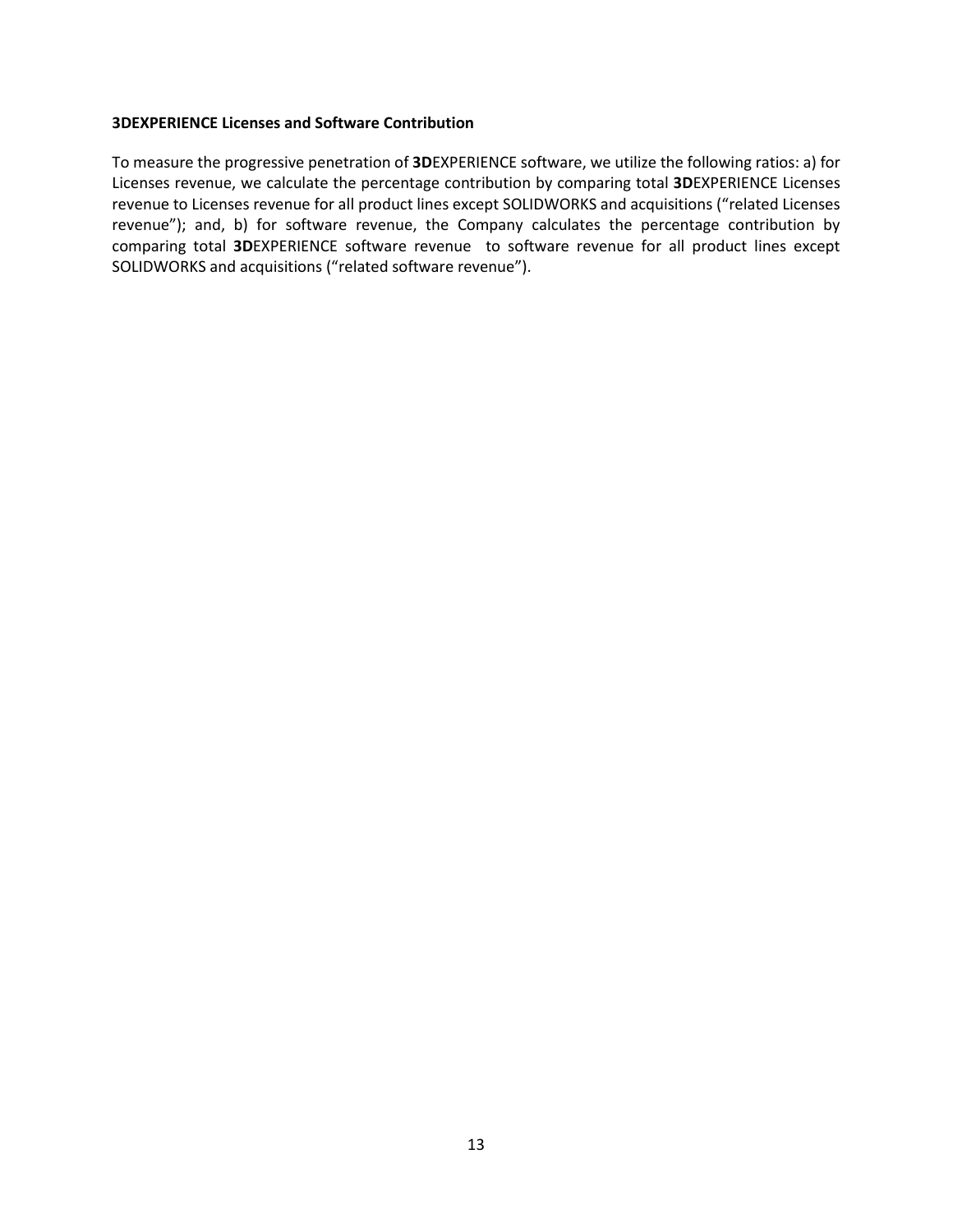### **DASSAULT SYSTEMES NON-IFRS FINANCIAL INFORMATION**

(unaudited; in millions of Euros, except per share data, headcount and exchange rates)

Non-IFRS key figures exclude the effects of adjusting the carrying value of acquired companies' deferred revenue, share-based compensation expense and related social charges, amortization of acquired intangible assets, other operating income and expense, net, including the impairment of goodwill and other intangible assets, certain one-time financial revenue items and the income tax effects of these non-IFRS adjustments.

Comparable IFRS financial information and a reconciliation of the IFRS and non-IFRS measures are set forth in the separate tables within this Attachment.

|                                                                |                       | Three months ended    |        |                  | <b>Nine months ended</b> |                       |         |                  |
|----------------------------------------------------------------|-----------------------|-----------------------|--------|------------------|--------------------------|-----------------------|---------|------------------|
| In millions of Euros, except per share data and<br>percentages | September 30,<br>2019 | September 30,<br>2018 | Change | Change<br>in cc* | September 30,<br>2019    | September 30,<br>2018 | Change  | Change<br>in cc* |
| <b>Non-IFRS Revenue</b>                                        | €914.0                | € 809.2               | 13%    | 10%              | € 2,843.4                | € 2,460.5             | 16%     | 12%              |
| Non-IFRS Revenue breakdown by activity                         |                       |                       |        |                  |                          |                       |         |                  |
| Software revenue                                               | 797.5                 | 715.5                 | 11%    | 9%               | 2,508.0                  | 2,195.6               | 14%     | 11%              |
| of which licenses and other software revenue                   | 196.4                 | 188.1                 | 4%     | 2%               | 658.1                    | 584.7                 | 13%     | 9%               |
| of which subscription and support revenue                      | 601.1                 | 527.5                 | 14%    | 12%              | 1.849.9                  | 1.610.9               | 15%     | 12%              |
| Services revenue                                               | 116.5                 | 93.7                  | 24%    | 21%              | 335.3                    | 264.9                 | 27%     | 23%              |
| Non-IFRS software revenue breakdown by<br>product line         |                       |                       |        |                  |                          |                       |         |                  |
| CATIA software revenue                                         | 257.0                 | 241.4                 | 6%     | 5%               | 807.6                    | 742.4                 | 9%      | 8%               |
| <b>ENOVIA</b> software revenue                                 | 84.8                  | 80.8                  | 5%     | 3%               | 274.3                    | 242.6                 | 13%     | 10%              |
| SOLIDWORKS software revenue                                    | 196.1                 | 177.5                 | 10%    | 7%               | 590.3                    | 533.2                 | 11%     | 5%               |
| Other software revenue                                         | 259.6                 | 215.9                 | 20%    | 17%              | 835.9                    | 677.3                 | 23%     | 19%              |
| Non-IFRS Revenue breakdown by geography                        |                       |                       |        |                  |                          |                       |         |                  |
| Americas                                                       | 306.1                 | 243.9                 | 25%    | 18%              | 915.8                    | 721.9                 | 27%     | 19%              |
| Europe                                                         | 360.6                 | 334.9                 | 8%     | 8%               | 1.164.8                  | 1.043.6               | 12%     | 11%              |
| Asia                                                           | 247.3                 | 230.5                 | 7%     | 5%               | 762.8                    | 695.0                 | 10%     | 7%               |
| <b>Non-IFRS</b> operating income                               | € 276.9               | € 234.2               | 18%    |                  | € 889.6                  | 6736.0                | 21%     |                  |
| Non-IFRS operating margin                                      | 30.3%                 | 28.9%                 |        |                  | 31.3%                    | 29.9%                 |         |                  |
|                                                                |                       |                       |        |                  |                          |                       |         |                  |
| Non-IFRS net income attributable to shareholders               | € 202.5               | € 168.7               | 20%    |                  | € 643.0                  | € 536.3               | 20%     |                  |
| Non-IFRS diluted net income per share                          | € 0.78                | € 0.65                | 20%    | 16%              | € 2.46                   | € 2.06                | 19%     | 14%              |
| <b>Closing headcount</b>                                       | 18.019                | 16,721                | 8%     |                  | 18,019                   | 16,721                | 8%      |                  |
|                                                                |                       |                       |        |                  |                          |                       |         |                  |
| Average Rate USD per Euro                                      | 1.11                  | 1.16                  | (4)%   |                  | 1.12                     | 1.19<br>130.90        | $(6)$ % |                  |
| Average Rate JPY per Euro                                      | 119.32                | 129.60                | (8)%   |                  | 122.57                   |                       | (6)%    |                  |

\* In constant currencies

### **DASSAULT SYSTEMES ACQUISITIONS AND FOREIGN EXCHANGE IMPACT**

|                      |         | <b>Non-IFRS</b> reported |                    | o/w Growth     | $\omega/w$     | $\omega/w$          |  |
|----------------------|---------|--------------------------|--------------------|----------------|----------------|---------------------|--|
| In millions of Euros | O3 2019 | <b>Q3 2018</b>           | <b>Change MEUR</b> | EX FX $^{(1)}$ | Scope $^{(2)}$ | $FX$ <sup>(3)</sup> |  |
| Revenue OTD          | 914.0   | 809.2                    | 104.7              | 65             | 20             | 20                  |  |
| Revenue YTD          | 2,843.4 | 2,460.5                  | 382.9              | 219            | 92             | 73                  |  |

(1) Growth at constant rate and constant scope

(2) Change of scope impact at current year rate

(3) FX impact on previous year figures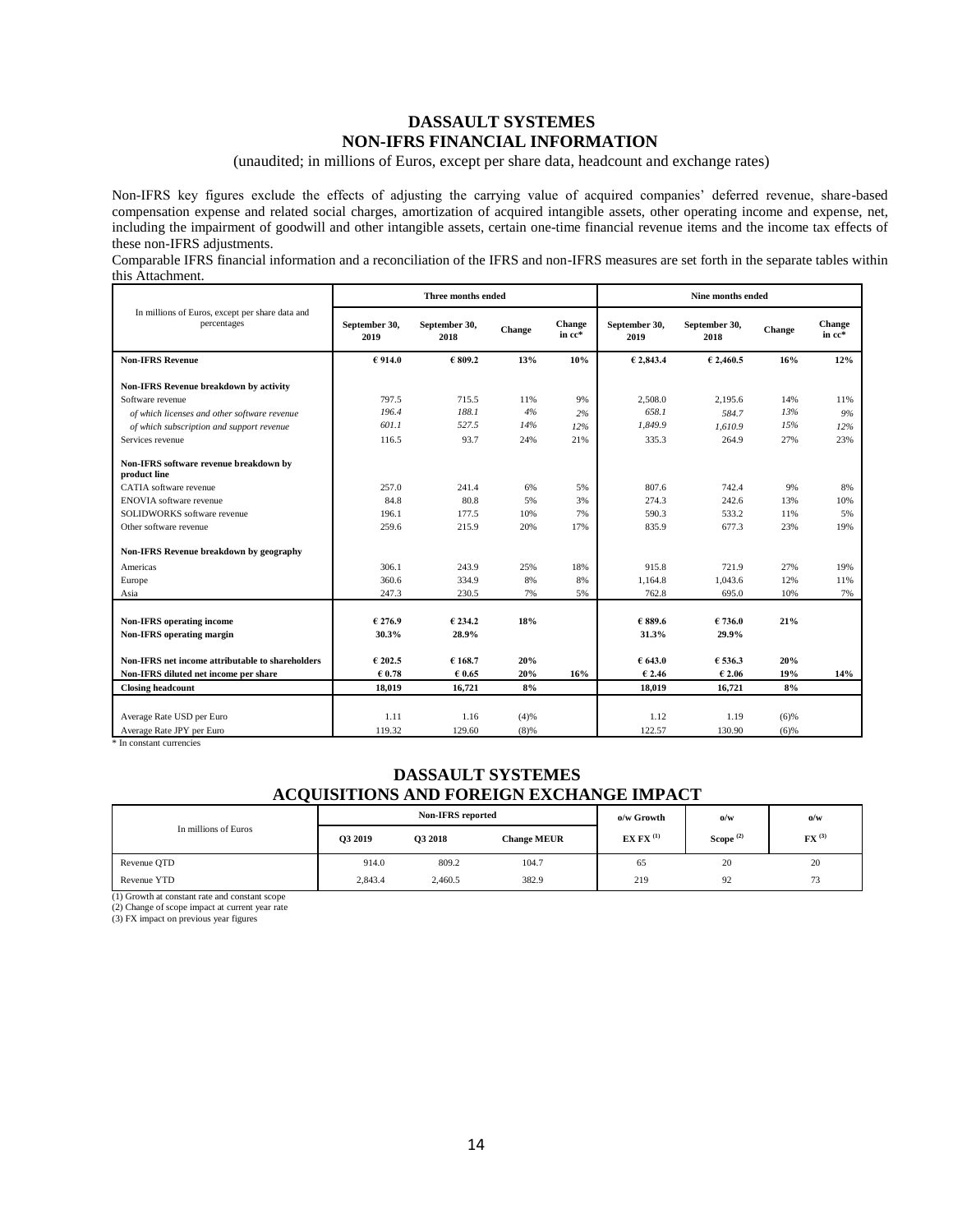# **DASSAULT SYSTEMES CONDENSED CONSOLIDATED STATEMENTS OF INCOME (IFRS)**

|                                                                           | Three months ended    |                       | Nine months ended     |                       |  |
|---------------------------------------------------------------------------|-----------------------|-----------------------|-----------------------|-----------------------|--|
| In millions of Euros, except per share data and percentages               | September 30,<br>2019 | September 30,<br>2018 | September 30,<br>2019 | September 30,<br>2018 |  |
| Licenses and other software revenue                                       | 196.4                 | 188.1                 | 658.1                 | 584.7                 |  |
| Subscription and Support revenue                                          | 602.1                 | 523.2                 | 1.843.1               | 1,601.8               |  |
| Software revenue                                                          | 798.5                 | 711.2                 | 2,501.2               | 2,186.4               |  |
| Services revenue                                                          | 116.3                 | 93.2                  | 333.9                 | 264.4                 |  |
| <b>Total Revenue IFRS</b>                                                 | €914.8                | €804.5                | € 2,835.1             | €2,450.9              |  |
| Cost of software revenue (excluding amortization of acquired intangibles) | (42.2)                | (39.0)                | (131.9)               | (118.0)               |  |
| Cost of services and other revenue                                        | (101.3)               | (87.2)                | (307.6)               | (248.4)               |  |
| Research and development                                                  | (170.5)               | (153.8)               | (527.7)               | (467.8)               |  |
| Marketing and sales                                                       | (283.8)               | (256.5)               | (875.5)               | (772.3)               |  |
| General and administrative                                                | (69.2)                | (70.1)                | (221.5)               | (209.6)               |  |
| Amortization of acquired intangibles                                      | (51.1)                | (43.8)                | (152.2)               | (126.3)               |  |
| Other operating income and expense, net                                   | (4.4)                 | (2.2)                 | (28.4)                | (9.1)                 |  |
| <b>Total Operating Expenses</b>                                           | (722.5)               | (652.6)               | (2, 244.8)            | (1,951.6)             |  |
| <b>Operating Income</b>                                                   | € 192.3               | € 151.9               | € 590.3               | €499.3                |  |
| Financial revenue and other, net                                          | 1.4                   | 3.5                   | 6.7                   | 12.6                  |  |
| Income before income taxes                                                | € 193.7               | € 155.3               | €597.0                | €511.9                |  |
| Income tax expense                                                        | (56.8)                | (45.1)                | (170.8)               | (136.6)               |  |
| <b>Net Income</b>                                                         | €136.9                | € 110.2               | €426.2                | € 375.3               |  |
| Non-controlling interest                                                  | 0.5                   | 2.7                   | 6.2                   | 3.1                   |  |
| Net Income attributable to equity holders of the parent                   | € 137.4               | € 112.9               | €432.3                | € 378.4               |  |
| Basic net income per share                                                | 0.53                  | 0.43                  | 1.67                  | 1.47                  |  |
| Diluted net income per share                                              | € 0.53                | € 0.43                | € 1.66                | €1.45                 |  |
| Basic weighted average shares outstanding (in millions)                   | 260.0                 | 259.7                 | 259.4                 | 258.3                 |  |
| Diluted weighted average shares outstanding (in millions)                 | 261.1                 | 260.8                 | 260.9                 | 260.1                 |  |

(unaudited; in millions of Euros, except per share data)

|                                              | Three months ended September 30, 2019 |                | Nine months ended September 30, 2019 |                |  |
|----------------------------------------------|---------------------------------------|----------------|--------------------------------------|----------------|--|
|                                              | Change*                               | Change in cc** | Change*                              | Change in cc** |  |
| <b>IFRS Revenue</b>                          | 14%                                   | 11%            | 16%                                  | 12%            |  |
| <b>IFRS</b> Revenue by activity              |                                       |                |                                      |                |  |
| Software revenue                             | 12%                                   | 10%            | 14%                                  | 11%            |  |
| Services revenue                             | 25%                                   | 21%            | 26%                                  | 23%            |  |
| <b>IFRS Software Revenue by product line</b> |                                       |                |                                      |                |  |
| CATIA software revenue                       | 7%                                    | 6%             | 9%                                   | 8%             |  |
| <b>ENOVIA</b> software revenue               | 5%                                    | 3%             | 13%                                  | 10%            |  |
| SOLIDWORKS software revenue                  | 10%                                   | 7%             | 11%                                  | 5%             |  |
| Other software revenue                       | 22%                                   | 19%            | 24%                                  | 20%            |  |
| <b>IFRS</b> Revenue by geography             |                                       |                |                                      |                |  |
| Americas                                     | 27%                                   | 20%            | 27%                                  | 19%            |  |
| Europe                                       | 8%                                    | 9%             | 12%                                  | 11%            |  |
| Asia<br>$1.999$ $1.999$<br>$\sim$ $\sim$     | 7%                                    | 5%             | 10%                                  | 7%             |  |

\*Variation compared to the same period in the prior year.

\*\*In constant currencies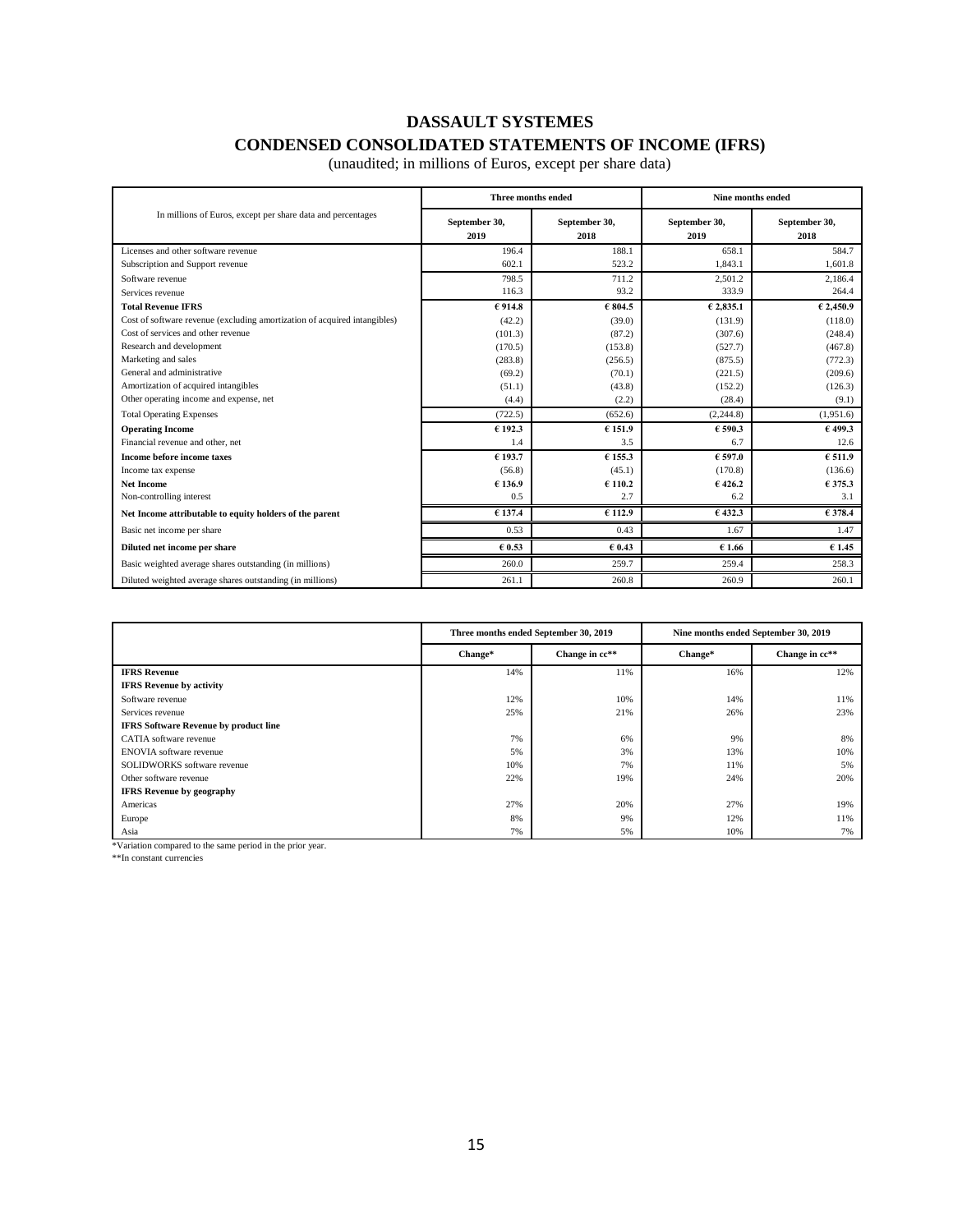# **DASSAULT SYSTEMES CONDENSED CONSOLIDATED BALANCE SHEETS (IFRS)**

(unaudited; in millions of Euros)

| In millions of Euros                              | September 30,<br>2019 | December 31,<br>2018 |
|---------------------------------------------------|-----------------------|----------------------|
|                                                   |                       |                      |
| <b>ASSETS</b>                                     |                       |                      |
| Cash and cash equivalents                         | 5,855.6               | 2,809.3              |
| Short-term investments                            | 0.8                   | 0.6                  |
| Accounts receivable, net                          | 744.0                 | 1,044.1              |
| Contract assets                                   | 39.9                  | 26.5                 |
| Other current assets                              | 424.6                 | 321.3                |
| <b>Total current assets</b>                       | 7,064.9               | 4,201.8              |
| Property and equipment, net                       | 568.8                 | 178.2                |
| Goodwill and Intangible assets, net               | 3,675.3               | 3,262.4              |
| Other non-current assets                          | 343.1                 | 331.6                |
| <b>Total non-current assets</b>                   | 4,587.3               | 3,772.2              |
| <b>Total Assets</b>                               | € 11,652.2            | €7,974.0             |
| <b>LIABILITIES AND SHAREHOLDERS' EQUITY</b>       |                       |                      |
| Accounts payable                                  | 160.1                 | 161.7                |
| <b>Contract liabilities</b>                       | 922.1                 | 907.5                |
| Borrowings, current                               | 11.5                  | 350.0                |
| Other current liabilities                         | 588.7                 | 603.6                |
| <b>Total current liabilities</b>                  | 1,682.4               | 2,022.8              |
| Borrowings, non-current                           | 3,628.5               | 650.0                |
| Other non-current liabilities                     | 1,095.7               | 675.4                |
| <b>Total non-current liabilities</b>              | 4,724.1               | 1,325.4              |
| Non-controlling interests                         | 58.2                  | 63.9                 |
| Parent shareholders' equity                       | 5,187.4               | 4,561.9              |
| <b>Total Liabilities and Shareholders' equity</b> | €11,652.2             | €7,974.0             |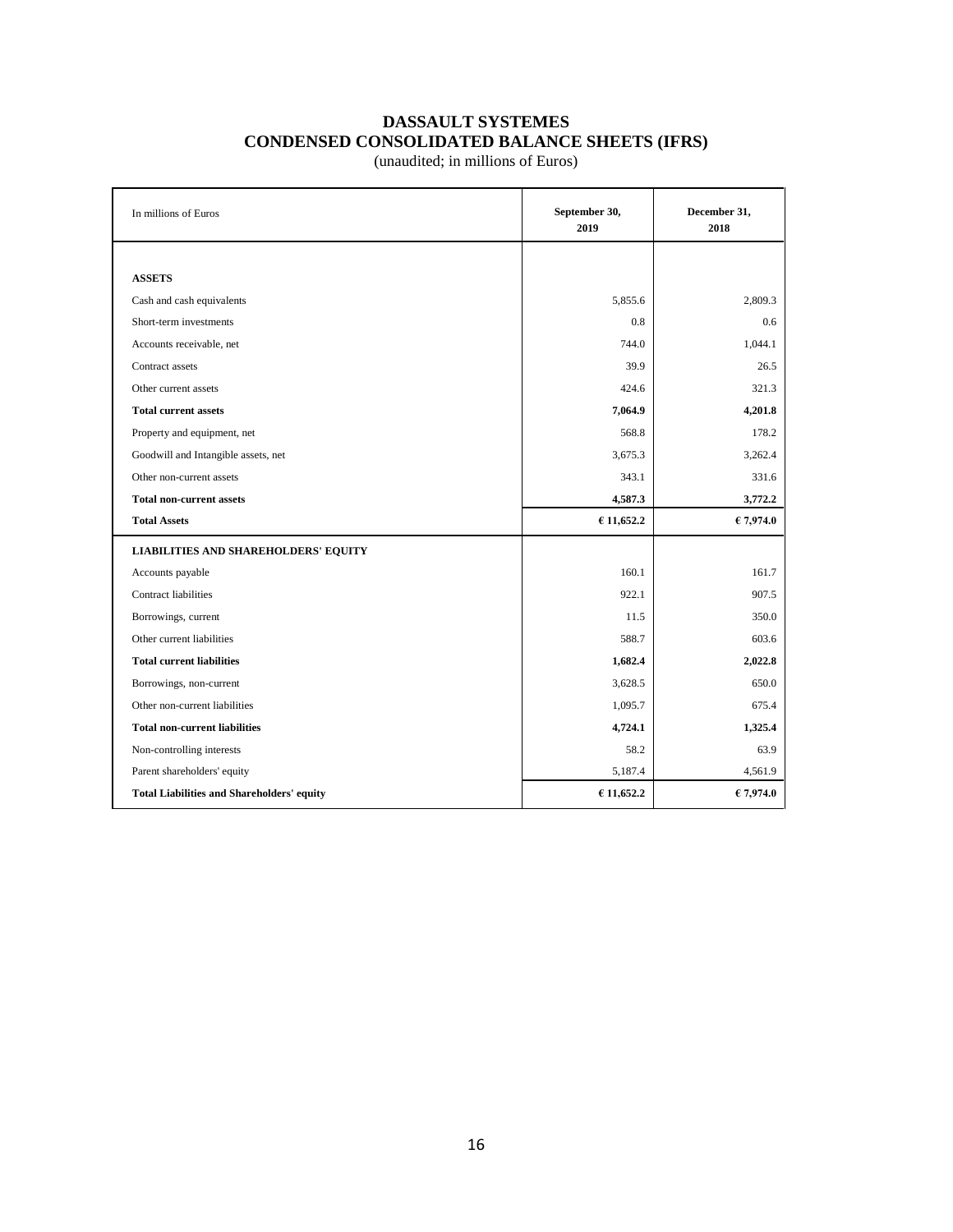# **DASSAULT SYSTEMES CONDENSED CONSOLIDATED CASH FLOW STATEMENTS (IFRS)**

(unaudited; in millions of Euros)

|                                                                 |                       | Three months ended    |                | Nine months ended     |                       |           |  |
|-----------------------------------------------------------------|-----------------------|-----------------------|----------------|-----------------------|-----------------------|-----------|--|
| In millions of Euros                                            | September 30,<br>2019 | September 30,<br>2018 | Change         | September 30,<br>2019 | September 30,<br>2018 | Change    |  |
| Net Income attributable to equity holders of the parent         | 137.4                 | 112.9                 | 24.5           | 432.3                 | 378.4                 | 53.9      |  |
| Non-controlling interest                                        | (0.5)                 | (2.7)                 | 2.1            | (6.2)                 | (3.1)                 | (3.1)     |  |
| Net Income                                                      | 136.9                 | 110.2                 | 26.6           | 426.2                 | 375.3                 | 50.8      |  |
| Depreciation of property & equipment                            | 33.6                  | 14.3                  | 19.3           | 98.9                  | 42.5                  | 56.3      |  |
| Amortization of intangible assets                               | 53.4                  | 45.9                  | 7.5            | 158.9                 | 132.9                 | 26.0      |  |
| Other non-cash P&L items                                        | 27.6                  | 12.7                  | 15.0           | 74.9                  | 45.8                  | 29.1      |  |
| Changes in working capital                                      | (141.5)               | (82.0)                | (59.5)         | 244.8                 | 150.1                 | 94.7      |  |
| Net Cash provided by operating activities                       | €110.1                | €101.1                | $\epsilon$ 9.0 | €1,003.7              | 6746.6                | € 257.1   |  |
| Additions to property, equipment and intangibles                | (28.5)                | (16.9)                | (11.6)         | (76.7)                | (48.2)                | (28.5)    |  |
| Payments for acquisition of businesses, net of cash<br>acquired | 4.1                   | (195.7)               | 199.8          | (398.7)               | (247.3)               | (151.4)   |  |
| Sale (purchase) of short term investments, net                  | (0.2)                 |                       | (0.2)          | (0.2)                 | 0.7                   | (0.9)     |  |
| Investments, loans and others                                   | 2.8                   | 0.2                   | 2.6            | (14.3)                | (1.3)                 | (13.0)    |  |
| Net Cash provided by (used in) investing activities             | (E 21.7)              | (E 212.4)             | €190.7         | (E 489.8)             | (E 296.1)             | (E193.7)  |  |
| Acquisition of non-controlling interests                        |                       | (75.3)                | 75.3           |                       | (101.5)               | 101.5     |  |
| Proceeds of short term and long term debt                       | 3,652.0               | ÷,                    | 3,652.0        | 3,652.0               | ÷,                    | 3,652.0   |  |
| Repayment of short term and long term debt                      | (1,000.0)             | (14.9)                | (985.1)        | (1,000.9)             | (14.9)                | (986.0)   |  |
| Payments on lease obligations                                   | (19.3)                |                       | (19.3)         | (56.6)                |                       | (56.6)    |  |
| (Purchase) Sale of treasury stock                               | (44.5)                | (111.6)               | 67.1           | (35.3)                | (113.9)               | 78.6      |  |
| Proceeds from exercise of stock-options                         | 26.9                  | 15.5                  | 11.4           | 72.9                  | 59.2                  | 13.7      |  |
| Cash dividend paid                                              |                       |                       |                | (168.8)               | (38.0)                | (130.8)   |  |
| Net Cash provided by (used in) financing activities             | € 2,615.1             | (E186.3)              | € 2,801.4      | € 2,463.3             | (E 209.1)             | € 2,672.4 |  |
| Effect of exchange rate changes on<br>cash and cash equivalents | 59.4                  | 0.2                   | 59.2           | 69.1                  | 45.0                  | 24.1      |  |
| Increase (decrease) in cash and cash equivalents                | € 2.762.8             | (E 297.4)             | €3.060.2       | €3,046.3              | € 286.4               | €2,759.9  |  |
| Cash and cash equivalents at beginning of period                | €3,092.8              | €3,043.2              |                | € 2,809.3             | € 2,459.4             |           |  |
|                                                                 | € 5,855.6             | € 2,745.8             |                | € 5.855.6             | € 2,745.8             |           |  |
| Cash and cash equivalents at end of period                      |                       |                       |                |                       |                       |           |  |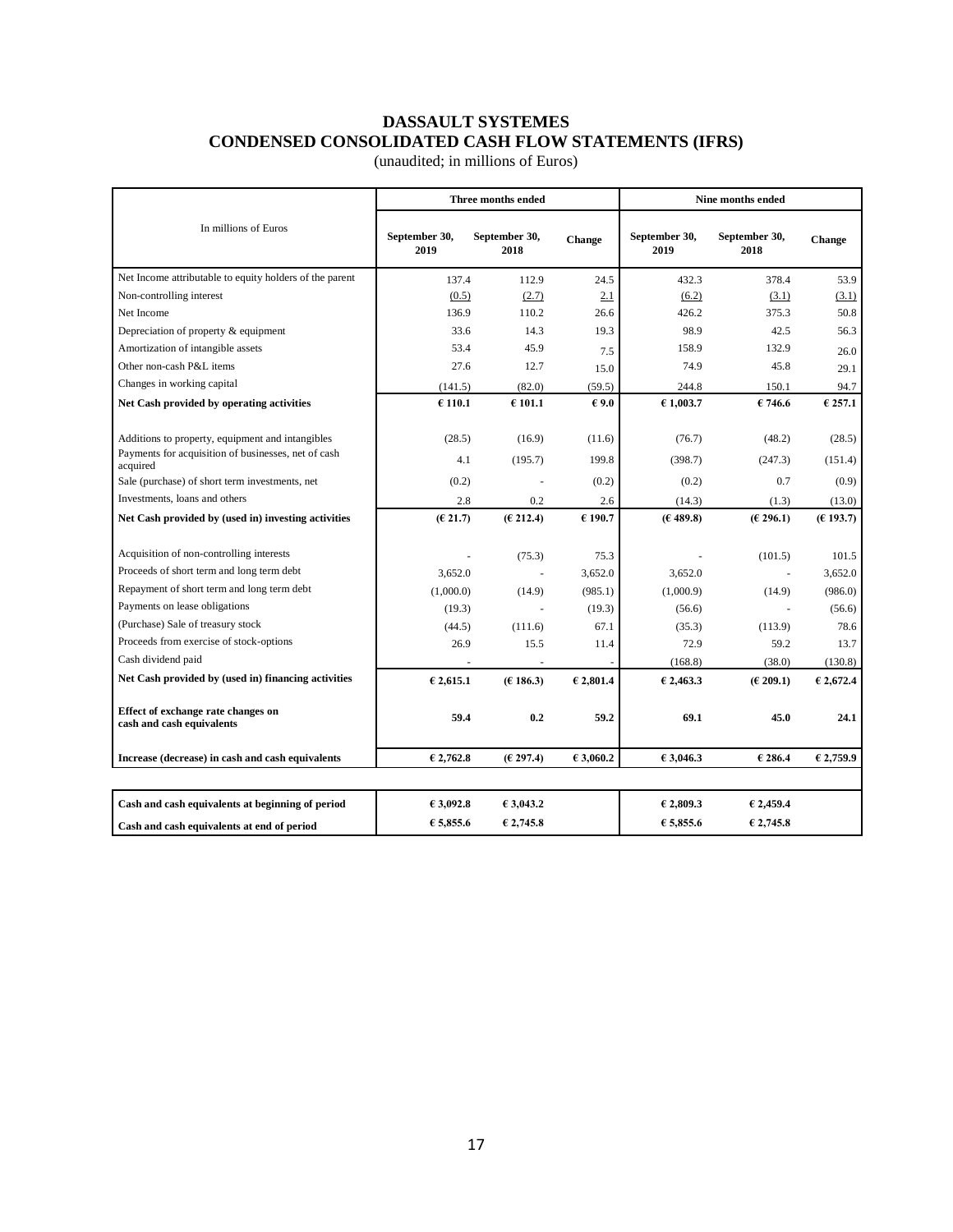### **DASSAULT SYSTEMES SUPPLEMENTAL NON-IFRS FINANCIAL INFORMATION IFRS – NON-IFRS RECONCILIATION**

#### (unaudited; in millions of Euros, except per share data)

Readers are cautioned that the supplemental non-IFRS information presented in this press release is subject to inherent limitations. It is not based on any comprehensive set of accounting rules or principles and should not be considered as a substitute for IFRS measurements. Also, the Group's supplemental non-IFRS financial information may not be comparable to similarly titled non-IFRS measures used by other companies. Further specific limitations for individual non-IFRS measures, and the reasons for presenting non-IFRS financial information, are set forth in the Group's *Document de référence* for the year ended December 31, 2018 filed with the AMF on March 26, 2019. To compensate for these limitations, the supplemental non-IFRS financial information should be read not in isolation, but only in conjunction with the Company's consolidated financial statements prepared in accordance with IFRS.

|                                                         |                                          |        | Three months ended September 30, |             |                           |                 | Change      |               |
|---------------------------------------------------------|------------------------------------------|--------|----------------------------------|-------------|---------------------------|-----------------|-------------|---------------|
| In millions of Euros, except per share data and         | 2019                                     |        | 2019                             | 2018        |                           | 2018            |             |               |
| percentages                                             | Adjustment <sup>(1)</sup><br><b>IFRS</b> |        | <b>Non-IFRS</b>                  | <b>IFRS</b> | Adjustment <sup>(1)</sup> | <b>Non-IFRS</b> | <b>IFRS</b> | $Non-IFRS(2)$ |
| <b>Total Revenue</b>                                    | €914.8                                   | (E0.8) | € 914.0                          | € 804.5     | €4.8                      | € 809.2         | 14%         | 13%           |
| <b>Total Revenue breakdown by activity</b>              |                                          |        |                                  |             |                           |                 |             |               |
| Software revenue                                        | 798.5                                    | (1.0)  | 797.5                            | 711.2       | 4.3                       | 715.5           | 12%         | 11%           |
| Licenses and other software revenue                     | 196.4                                    |        | 196.4                            | 188.1       |                           | 188.1           | 4%          | 4%            |
| Subscription and Support revenue                        | 602.1                                    | (1.0)  | 601.1                            | 523.2       | 4.3                       | 527.5           | 15%         | 14%           |
| Recurring portion of Software revenue                   | 75%                                      |        | 75%                              | 74%         |                           | 74%             |             |               |
| Services revenue                                        | 116.3                                    | 0.2    | 116.5                            | 93.2        | 0.5                       | 93.7            | 25%         | 24%           |
| <b>Total Software Revenue breakdown by product line</b> |                                          |        |                                  |             |                           |                 |             |               |
| CATIA software revenue                                  | 257.0                                    |        | 257.0                            | 240.2       | 1.2                       | 241.4           | 7%          | 6%            |
| <b>ENOVIA</b> software revenue                          | 84.8                                     |        | 84.8                             | 80.8        |                           | 80.8            | 5%          | 5%            |
| SOLIDWORKS software revenue                             | 196.1                                    |        | 196.1                            | 177.5       |                           | 177.5           | 10%         | 10%           |
| Other software revenue                                  | 260.6                                    | (1.0)  | 259.6                            | 212.8       | 3.0                       | 215.9           | 22%         | 20%           |
| <b>Total Revenue breakdown by geography</b>             |                                          |        |                                  |             |                           |                 |             |               |
| Americas                                                | 306.7                                    | (0.6)  | 306.1                            | 241.0       | 2.9                       | 243.9           | 27%         | 25%           |
| Europe                                                  | 360.8                                    | (0.2)  | 360.6                            | 333.3       | 1.6                       | 334.9           | 8%          | 8%            |
| Asia                                                    | 247.3                                    |        | 247.3                            | 230.2       | 0.3                       | 230.5           | 7%          | 7%            |
| <b>Total Operating Expenses</b>                         | (E 722.5)                                | € 85.5 | (E 637.0)                        | (E652.6)    | € 77.5                    | (E 575.1)       | 11%         | 11%           |
| Share-based compensation expense                        | (30.0)                                   | 30.0   |                                  | (31.5)      | 31.5                      |                 |             |               |
| Amortization of acquired intangibles                    | (51.1)                                   | 51.1   |                                  | (43.8)      | 43.8                      | $\sim$          |             |               |
| Other operating income and expense, net                 | (4.4)                                    | 4.4    |                                  | (2.2)       | 2.2                       |                 |             |               |
| <b>Operating Income</b>                                 | 6192.3                                   | € 84.6 | € 276.9                          | 6151.9      | € 82.3                    | 6234.2          | 27%         | 18%           |
| <b>Operating Margin</b>                                 | 21.0%                                    |        | 30.3%                            | 18.9%       |                           | 28.9%           |             |               |
| Financial revenue & other, net                          | 1.4                                      | 0.9    | 2.3                              | 3.5         | (1.3)                     | 2.2             | (59)%       | 7%            |
| Income tax expense                                      | (56.8)                                   | (19.4) | (76.2)                           | (45.1)      | (23.7)                    | (68.9)          | 26%         | 11%           |
| Non-controlling interest                                | 0.5                                      | (1.1)  | (0.5)                            | 2.7         | (1.4)                     | 1.3             |             |               |
| Net Income attributable to shareholders                 | € 137.4                                  | € 65.1 | € 202.5                          | €112.9      | € 55.8                    | € 168.7         | 22%         | 20%           |
| Diluted Net Income Per Share (3)                        | € 0.53                                   | € 0.25 | $\epsilon$ 0.78                  | € 0.43      | $\epsilon$ 0.22           | $\epsilon$ 0.65 | 23%         | 20%           |

(1) In the reconciliation schedule above, (i) all adjustments to IFRS revenue data reflect the exclusion of the deferred revenue adjustment of acquired companies; (ii) adjustments to IFRS operating expense data reflect the exclusion of the amortization of acquired intangibles, share-based compensation expense and related social charges, and other operating income and expense, net, including the impairment of goodwill and other intangible assets, (iii) adjustments to IFRS financial revenue and other, net reflect the exclusion of certain one-time items included in financial revenue and other, net, and (iv) all adjustments to IFRS income data reflect the combined effect of these adjustments, plus for net income and diluted net income per share, certain onetime tax effects and the income tax effect of the non-IFRS adjustments.

(2) The non-IFRS percentage increase (decrease) compares non-IFRS measures for the two different periods. In the event there is non-IFRS adjustment to the relevant measure for only one of the periods under comparison, the non-IFRS increase (decrease) compares the non-IFRS measure to the relevant IFRS measure.

(3) Based on a weighted average 261.1 million diluted shares for Q3 2019 and 260.8 million diluted shares for Q3 2018.

|                                        | Three months ended September 30, |                   |                 |             |                   |                 | Change      |                 |
|----------------------------------------|----------------------------------|-------------------|-----------------|-------------|-------------------|-----------------|-------------|-----------------|
|                                        | 2019                             |                   | 2019            | 2018        |                   | 2018            |             |                 |
| In millions of Euros                   | <b>IFRS</b>                      | <b>Adjustment</b> | <b>Non-IFRS</b> | <b>IFRS</b> | <b>Adiustment</b> | <b>Non-IFRS</b> | <b>IFRS</b> | <b>Non-IFRS</b> |
|                                        |                                  |                   |                 |             |                   |                 |             |                 |
| Cost of revenue                        | (143.5)                          | 1.5               | (142.0)         | (126.2)     | 1.3               | (124.9)         | 14%         | 14%             |
| Research and development               | (170.5)                          | 13.2              | (157.3)         | (153.8)     | 12.0              | (141.8)         | 11%         | 11%             |
| Marketing and sales                    | (283.8)                          | 9.9               | (273.9)         | (256.5)     | 8.4               | (248.1)         | 11%         | 10%             |
| General and administrative             | (69.2)                           | 5.3               | (63.9)          | (70.1)      | 9.7               | (60.3)          | (1)%        | 6%              |
| Total share-based compensation expense |                                  | € 30.0            |                 |             | € 31.5            |                 |             |                 |